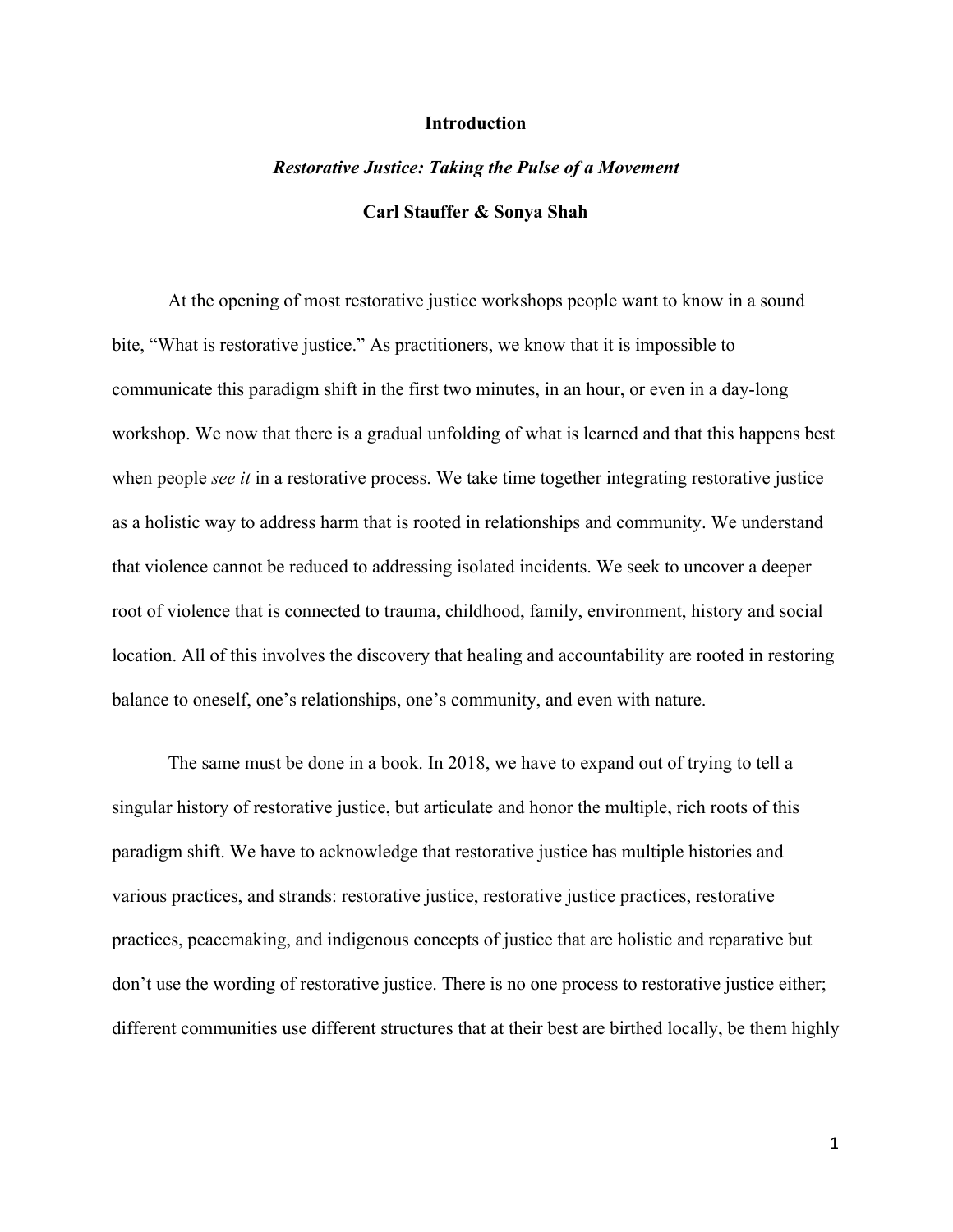urban and multicultural, or predominantly Maori, or rural Midwestern.

In our biggest hope for what it can be, restorative justice is an alternative paradigm to build community, address violence, and repair harm that is rooted in community solutions and relationships. It is a paradigm shift, not business-as-usual or simply a new program. It requires us to care deeply for each other; to work towards our intertwined liberation; to not outsource responding to harm to "the state"; to see that when one heals and is accountable, we all become freer; to understand that violence is simultaneously interpersonal and structural *all of the time,* and that every restorative practice and mindset should reflect this inter-relatedness.

This was not always the way restorative justice was defined, particularly in the United States where it is increasingly defined as moving from a *social service* to a *movement*. The term restorative justice was popularized by Howard Zehr (1990) to give language to a growing sense that restorative justice was providing a framework for a paradigm shift (a new lens or worldview) in the way societies conceived of justice, especially in contrast to the dominant western justice system predicated on ideologies of punishment and retribution. However, parallel processes are happening across the world that are not called 'restorative justice' but still have its essence. To move towards the broadest inclusivity, we have to blow open any western conception of the word and adapt restorative justice to live into the biggest inclusive dream that includes practice iterations from New Zealand to the Yukon Territory, from the United Kingdom to South Africa. There are differences in our definitions, but there is a glue that holds it all together, namely a community-based practice to heal and repair harm.

#### **Why this Anthology?**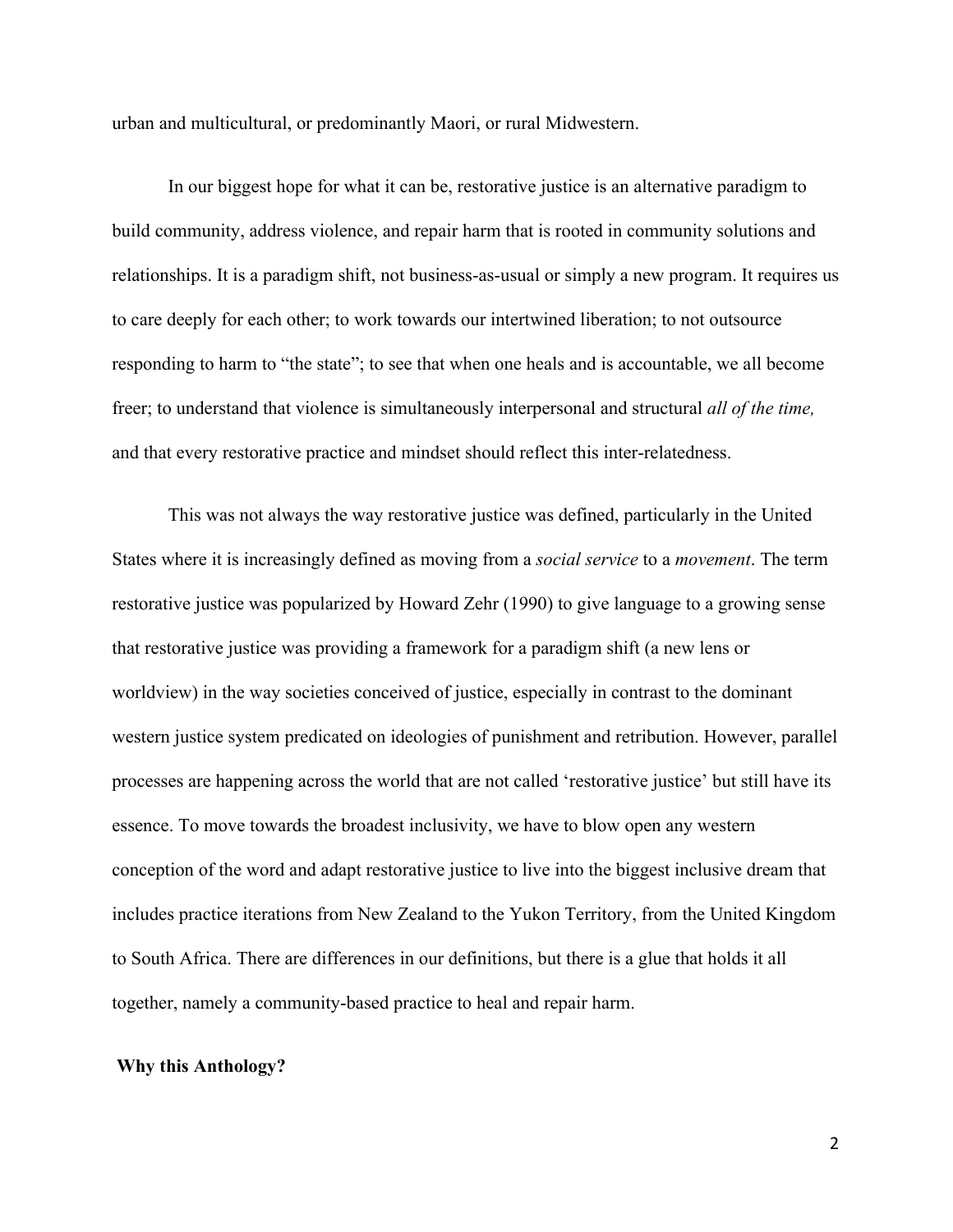The authors of this anthology attempt to dispel the bifurcated way of seeing restorative justice. This book represents a range of people who have stepped into the movement in different ways to offer a variety of insights. They offer a widening of the restorative justice movement "tent" that rises above self-imposed, dichotomous thinking, and simultaneously embodies a transformative agenda where individual and systemic transformations are so well integrated as to become indistinguishable. This is a future vision for a transgenerational justice – a much needed corrective to a justice system that tends to singularly focus on the past (who is to blame) and the present (how do we administer pain). As an interdisciplinary movement, restorative justice offers a container for trauma and memory-healing work, a vehicle for nonviolent social and structural change, a practice for building social networks (community activism, organizing and development), and the guiding values for restorative and indigenous approaches to transitional justice at national and international levels. The restorative justice movement provides hope for a form of justice that satisfies the demands of human 'well-being' (e.g. the respect and equity of all groups of people), and that has far reaching potential to impact multiple practices of justice from local to global levels.

The context for this anthology stems out of a three-year, grant-funded project conducted by the Zehr Institute for Restorative Justice, a program of Eastern Mennonite University. The express aim of this three-year project was to impact the field of restorative justice by channeling our energies into framing and influencing a social justice movement. To this end, the overall project goals were:

● To facilitate dialogue between and with diverse restorative justice communities and related social justice movements;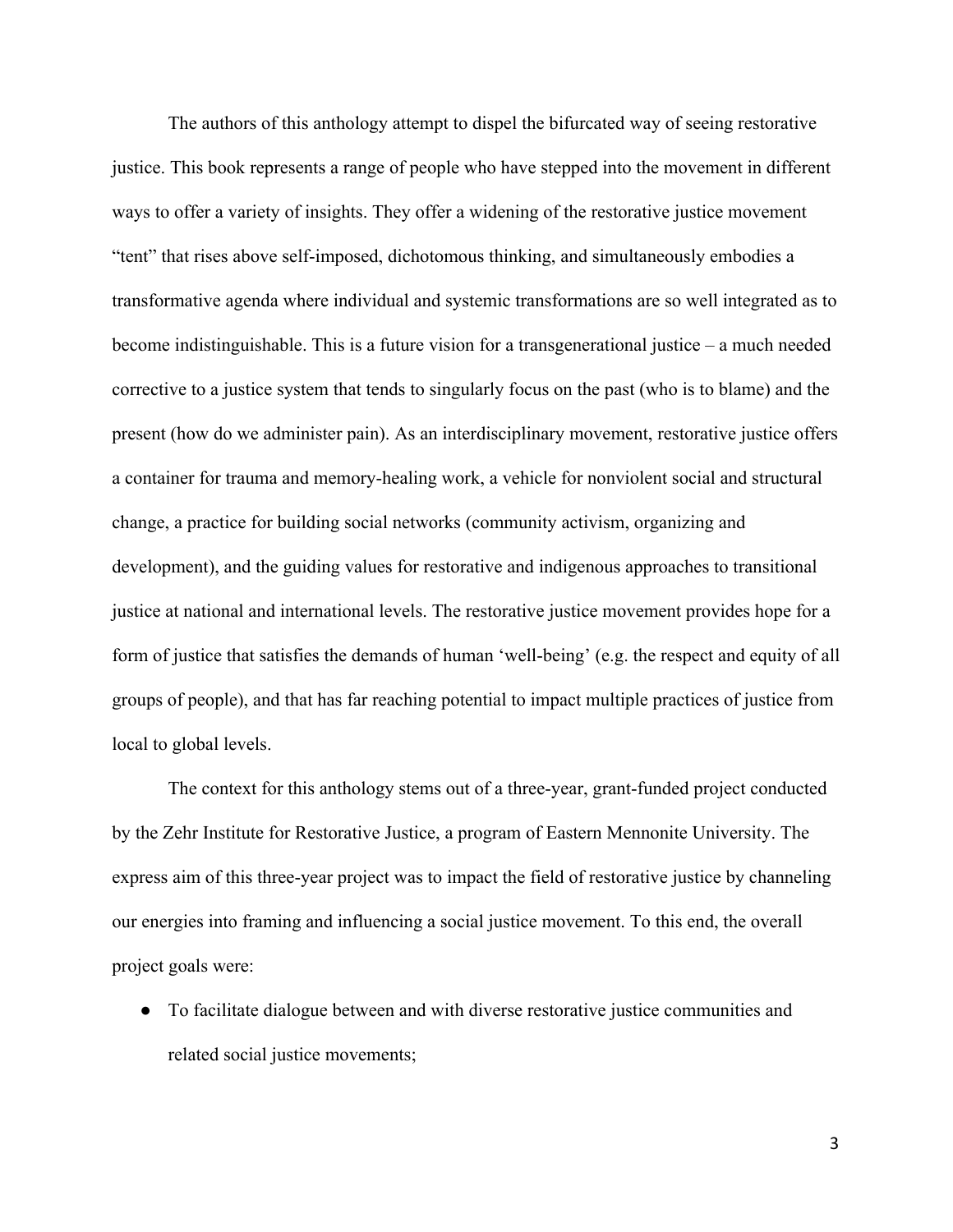- To influence the evolution of the restorative justice field as a social justice movement;
- To give exposure to new, innovative restorative justice approaches, applications and practices;
- To conduct a Listening Process to better understand the current landscape of the restorative justice movement.

**Year One:** In 2015, the Zehr Institute facilitated a consultation entitled, *RJ: The Next Generation,* which was attended by 36 restorative justice thought leaders who were selected from the USA, Canada, UK, Pakistan and the Democratic Republic of Congo. The consultation team designed a five-part process dealing with the history of restorative justice, identity, race and power issues, "best practices" of restorative justice, and finally, future scenario planning. The core outcome of the event was the utilization of a process called "Transformative Scenario Building" (Kahane, 2012) where the group grappled with a matrix of four probable scenarios for the future trajectory of the restorative justice movement, describing the maximum/minimum coherence and the maximum/minimum impact of the restorative justice movement and its progression into the future.

**Year Two:** In 2016, the Zehr Institute hosted a public conference attended by 170 participants entitled: *RJ in Motion: Building a Movement*. The conference expanded on the previous consultation and convened a cross-section of practitioners, activists, organizers and academics to further reflect and deliberate on the process of describing, framing and sustaining a restorative justice movement. The conference focused on the theme of building towards a restorative justice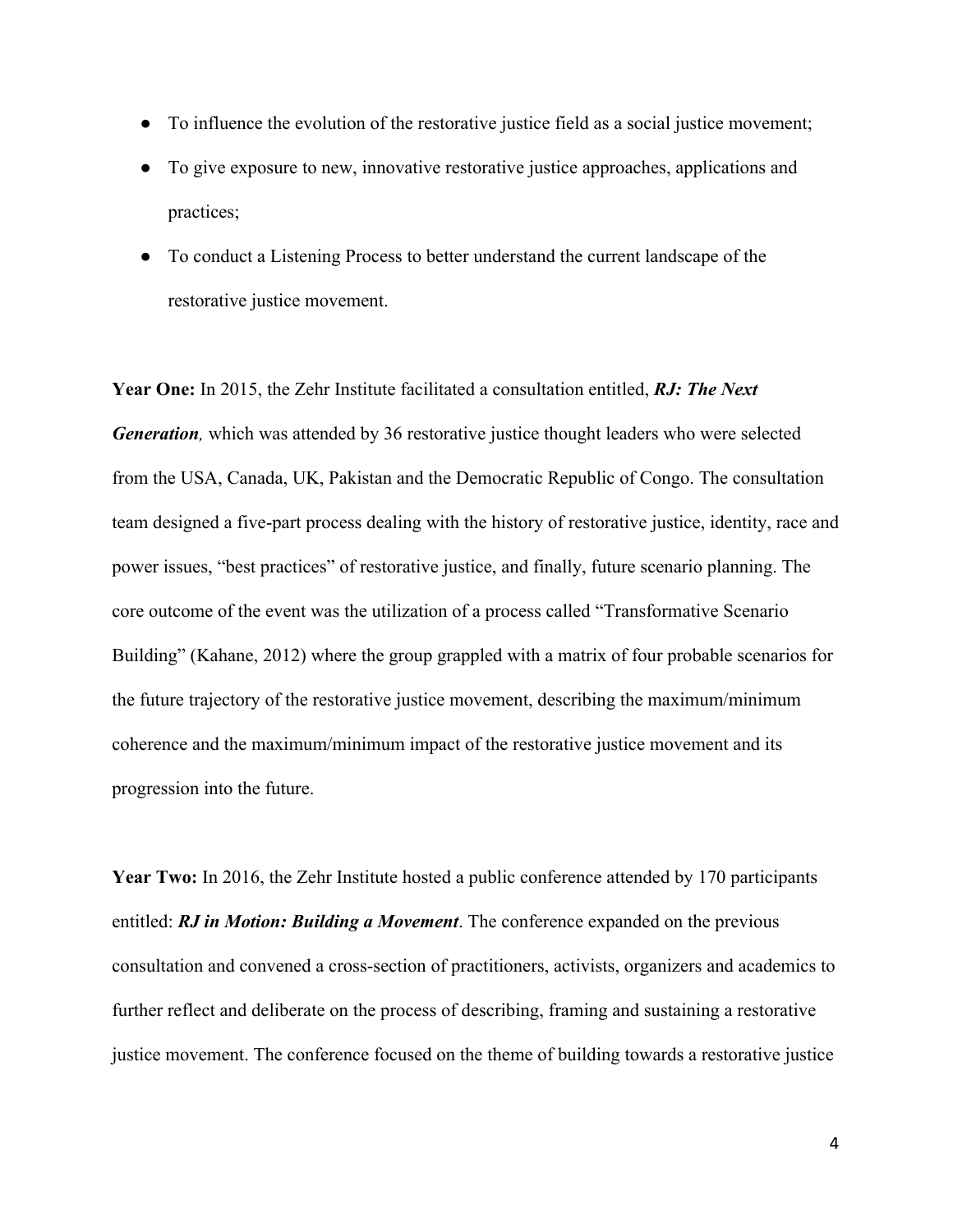movement. Participants were provided opportunities to reflect on movement-making as well as to learn from colleagues in the restorative justice field. The conference was structured as a uniquely decentralized learning environment for the participants. With over 50 breakout sessions, the format provided space for people to congregate on issues of interest. The conference was preceded by a one-day "Theater of the Oppressed" event, which centered on issues of race, power and privilege. Altogether, this year-two conference prioritized a diversity of ages, backgrounds and voices, specifically elevating the youth voice in the process of movement building.

**Year Three:** In 2017, the Zehr Institute conducted a *Listening Project* which engaged five locations across the USA and one in Canada. The intention was to get a feel for "the state of the state" of restorative justice, that is, to take the pulse of where we are now as a movement, create a shared roadmap for the future, and offer recommendations to advocates and donors on how to resource and build the restorative justice movement. Also, in 2017-2018, the Zehr Institute engaged in a content creation (writing) process to get the message out about the restorative justice movement to a larger audience through the *publication of an anthology***.** Hence, the product at hand.

### **What did we hear from the Listening Project?**

As a result of the Listening Project, it is evident that we are now in the midst of a rising tide of interest and a swirl of applied practice around restorative justice writ large, and that many academics, practitioners, educators, community activists and movement organizers across North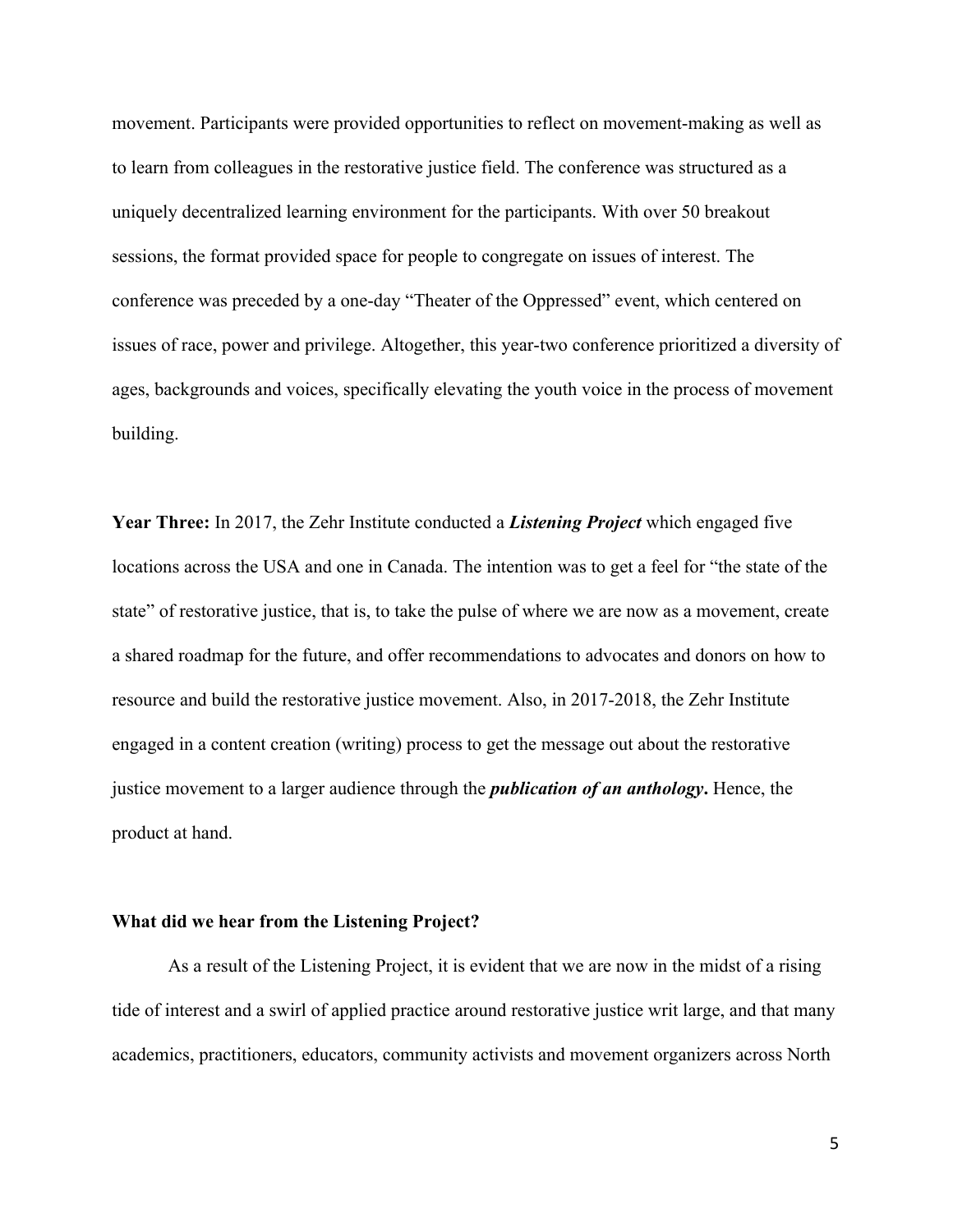America are engaging in restorative justice in some manner. However, as in all social movements, the depth of understanding and coherence of practice remains somewhat elusive. With this exceptional growth in restorative justice, a significant need has arisen to channel the movement with organic visioning and collective action for it to be fully impactful. The challenge is to form structures that have systemic influence at a national, regional and local level, reflective enough to remain true to restorative justice values, principles and practices, and centering a diversity of people engaging in restorative justice, rather than asserting a top-down or power-over framework in movement-building itself.

The following seven themes emerged from the listening process and paint the general backdrop of issues to help position and frame this anthology.

**1. Four Locations of Restorative Justice.** It became clear that there are at least four distinct streams of restorative justice practitioners: (i) those in indigenous and aboriginal settings, (ii) those in community-based organizations or activist settings, (iii) those in schools and educational environments, and (iv) those working with or in legal/criminal systems and institutions. Each of these restorative justice locations are distinct and driven by their historical context. Definitions and practices of restorative justice, language use, and strengths and challenges flow from there, which at times leads to confusion about how to define restorative justice. A more complex and inclusive understanding of restorative justice would include all of these streams of what are variously called restorative justice, restorative justice practices, restorative practices, peacemaking, and circles. In addition, there was a strong collective voice advocating for resources to support indigenous forms of peacemaking and restorative justice.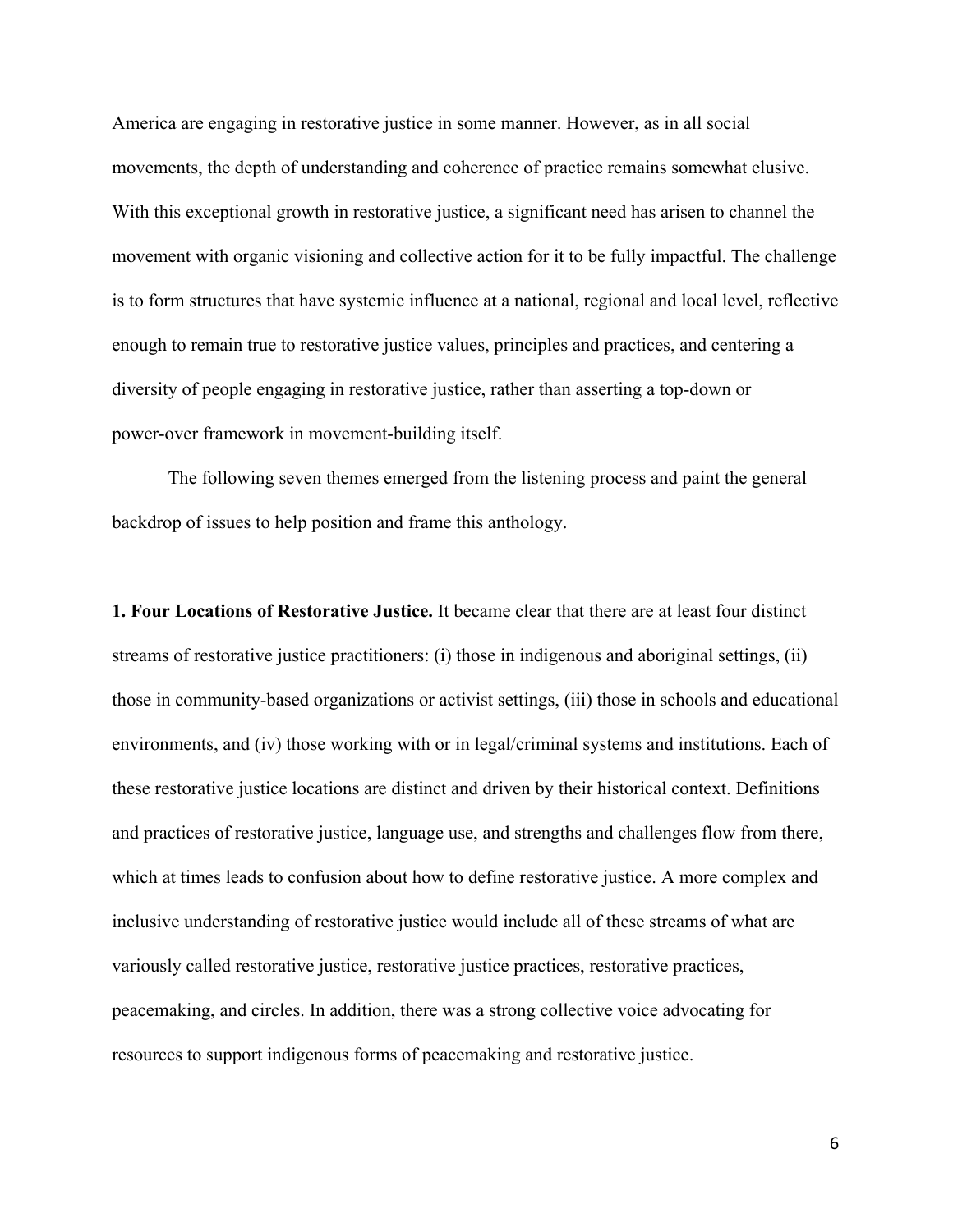**2. Naming Strengths and Being Honest about Barriers.** In the work of justice and activism for social change, we tend to fall into two extremes: either to only talk about our successes and ignore our failures or to only focus on the barriers and obstacles we face and never take time to reflect on what is going well. In the listening sessions, we discovered that the restorative justice field has created the space for its practitioners to be reflective—to carefully assess both the strengths and challenges of our work with genuine honesty. These "reflective spaces" have allowed restorative justice to remain an adaptive-emergent system social system according to the following four capacities: to name the need for theory and research development as a necessary corollary to good practice; to question the cooptation of the criminal legal system and its drive for standardization, accreditation and ultimately a monetized justice process that finally benefits the elite of society; to think creatively and dream big visions of restorative justice being applied in all sectors of society; and to identify our racism, sexism and classism and the hypocrisy of ascribing to the tenants of restorative justice while treating each other in the movement in harmful ways.

**3. Living our Values as Restorative Justice Practitioners and Organizations.** Commonly referred to as 'walking our talk'— this theme emerged repeatedly. At an interpersonal level, this means that practitioners must connect to self, self-awareness and self-healing as the starting points to link to others and to the work of restorative justice. At the community level, each organization must practice what they 'preach' and espouse restorative justice values within their organization. At a structural level, this means engaging with top-down reform and legislation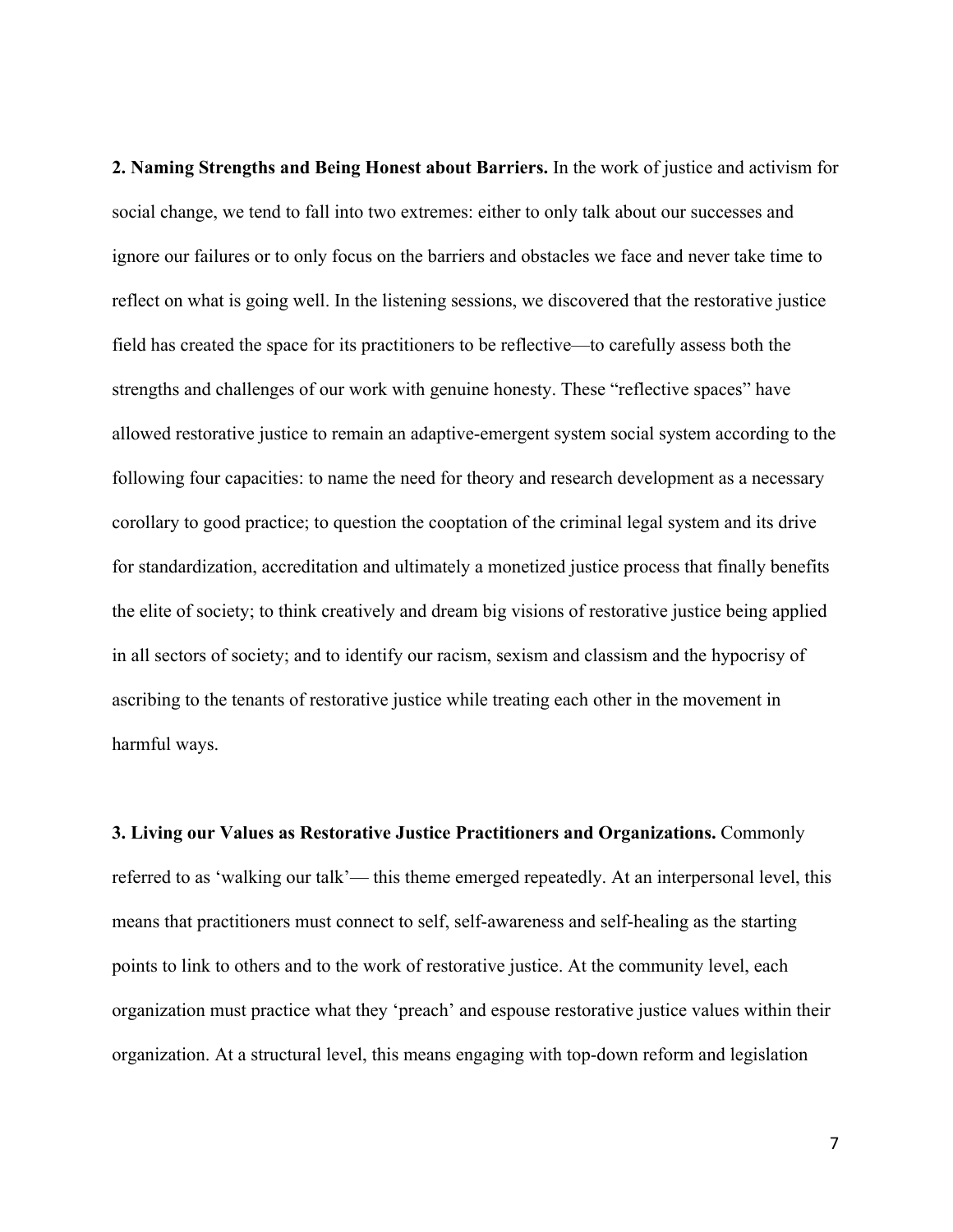with ethical integrity, and organizing collaborative approaches to change things from the bottom-up.

**4. Tensions in Scaling Up and Integrity of Practices.** Considerable discussion was held around a number of issues: the co-optation of restorative justice into institutional systems (state, prison, judicial, school); concern about practitioners who are not well trained; pressure from system-based partners for restorative justice to be a quick fix rather than a paradigm shift; and how to scale up with integrity and without losing restorative justice values. The latter was discussed at great length at most of the listening sessions. A tension that captures this issue is the pressure from various stakeholders—systems partners, funders, and even those within the restorative justice community—to offer technical certification in restorative justice to meet the needs of scaling it up, which faces a strong sentiment from practitioners that certification threatens authenticity of practice. This is largely because certification access to practice can become the domain of educated professional elites which excludes marginalized practitioners, directly-impacted people and community wisdom. In other words, certification can be inherently oppressive. There was a strong recommendation to find ways to create strong practitioners without the need for formal accreditation. The positive side to this is to equally value community wisdom and the wisdom of directly-impacted people in relation to technical skills and formal education.

# **5. The Full Integration of Social Justice Values—Anti-oppression and Specifically Anti-racism—Into the Restorative Justice Movement.** The western paradigm of restorative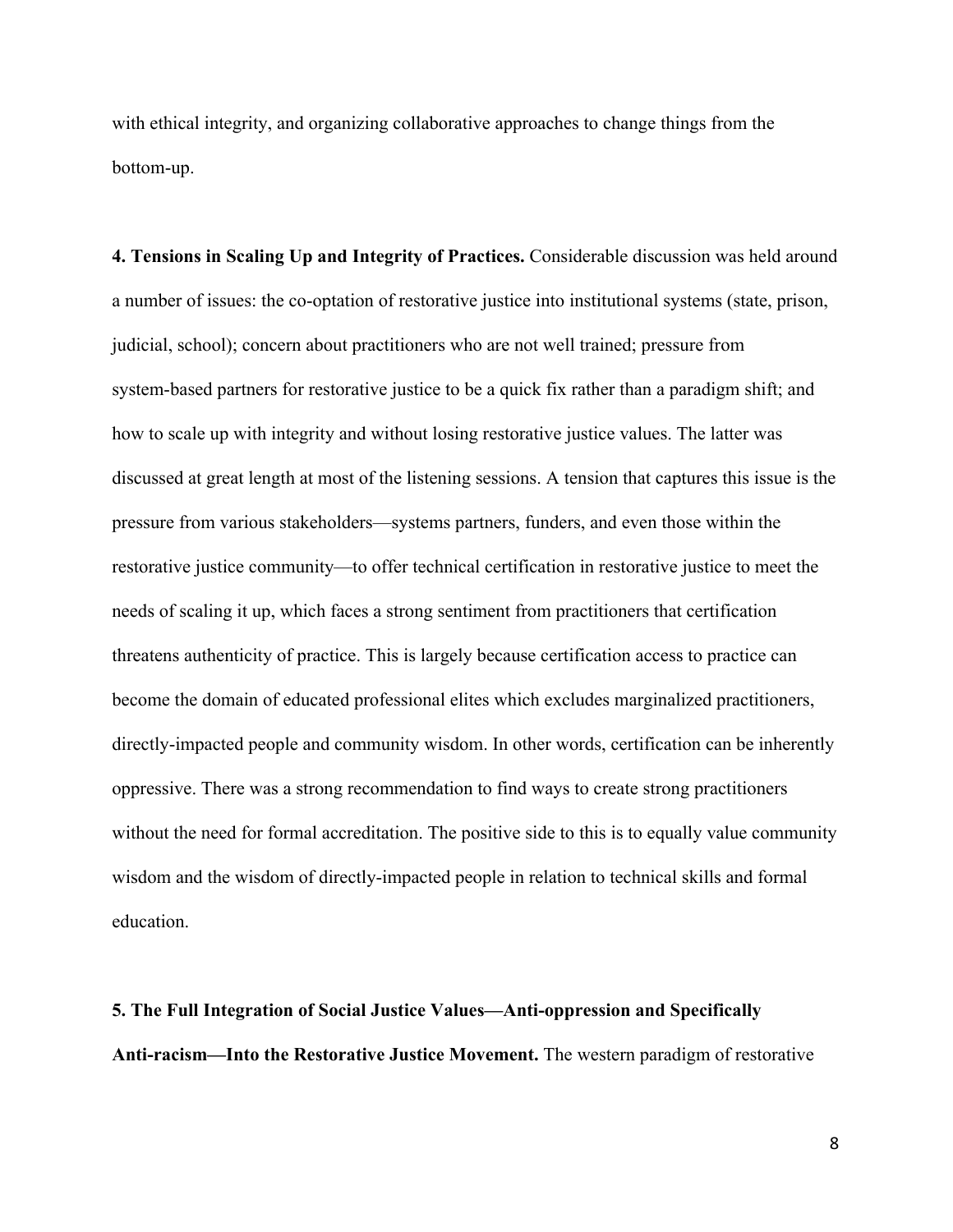justice was not birthed out of inequity and oppression in the same manner that most social justice movements form, and so this question arises in the movement about whether restorative justice is a social justice movement. Two factors have moved restorative justice partially in the direction of social justice: the increased recognition of the indigenous roots of peacemaking as a form of restorative justice, and the adoption of restorative justice by practitioners who intersect with various social justice movements because of their identities as people of color or marginalized people. Most practitioners in the listening sessions were clear that the integration of social justice values into restorative justice must be centered by practitioners in the movement. Social justice values must become embedded at every level; the impact of oppression must be understood from every micro-interpersonal circle to the macro design of new restorative justice processes, to resourcing indigenous paradigms of peacemaking, addressing historical harms, and ensuring real diversity in national leadership structures, to name a few things.

**6. Structures to Build the Movement: Partnerships, Coalitions, Regional Hubs, National Networks and a National Fund.** Conversations were had at all sites around effective partnership and coalition building. Sites reflected on failed attempts to establish better partnership and coalition structures, and also envisioned successful coalition structures. There is a strong desire to have a decentralized national network that can link the local and regional work and to develop a national fund that supports mid-sized and small regional and local community-based organizations. Most important was for local and regional coalitions and national networks to be characterized as having the following: the core values of collectivity and 'power-with' infused from the micro to macro levels; structures that redistribute power on a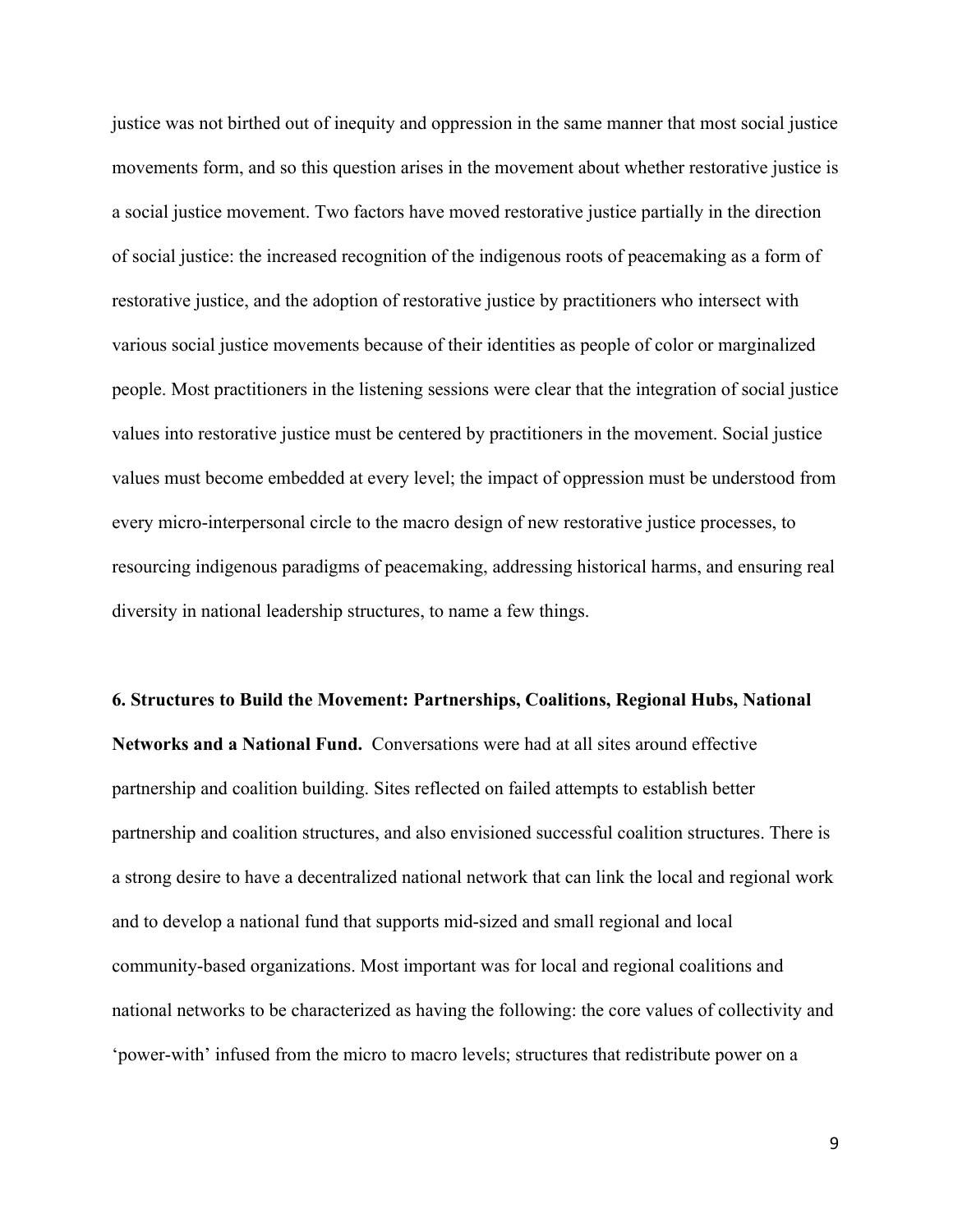regular basis; and formations founded on mutual learning and growth among all stakeholders along the justice spectrum. Participants urged funders and all concerned to support the organic development (which is relationship-based and not institutionally mandated) of local, regional and national coalitions and networks

**7. Sustainable Funding.** There was less enthusiasm among the sites to engage in this topic. This could have been due to many factors, one being that participants were interested in delving into content and movement issues since the Listening Project was framed as such. Building connections and networks between funders and organizations was a recommendation shared among all sites. Possible ideas included grassroots organizations working with funders to change the RFP process, better information flow and visibility between funders and grassroots organizations, and inclusivity of the funding community in restorative justice conversations. Many participants were concerned that as restorative justice practitioners, we have not effectively framed our public messaging, and that as a movement, restorative justice needs to tell a better story not just for garnering resources, but also to the end that people (the public) could better understand its scope.

### **Defining the Issues – Restorative Justice as Western and Indigenous**

Even though many of the contributors to this anthology did not participate directly in the Listening Project of 2017, you will note how the seven themes listed above will all be echoed throughout the following chapters. One way to think of this collection is to see it as a window into the *growing pains* of movement that has a lot of new momentum. For this reason, we chose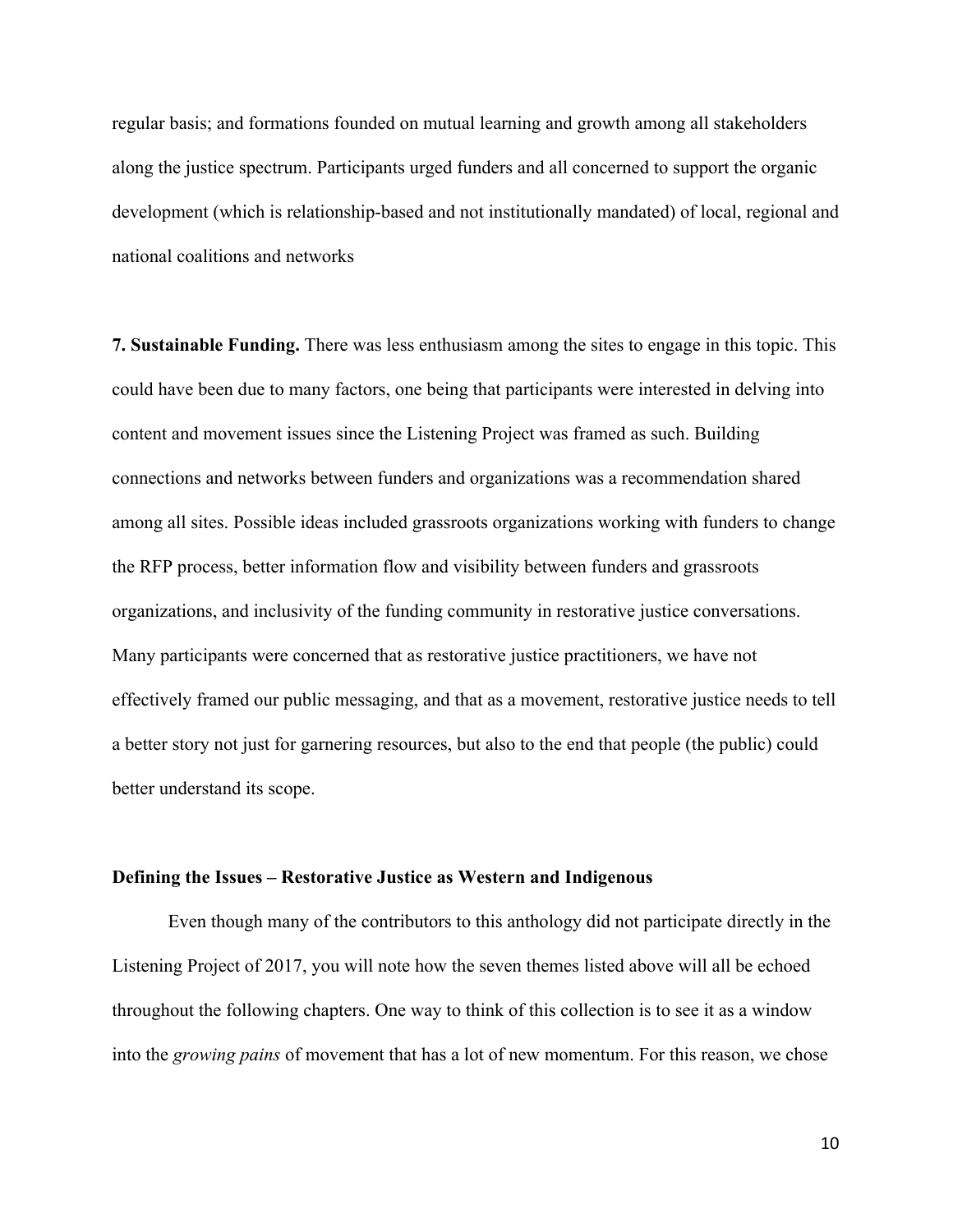the wording of "new growth and new challenges" to be in the book's subtitle. We are at an interesting crossroads where the movement is undertaking a collective inventory of its mission and vision. One way to understand the currents of our current situation is to revisit the two primary roots of restorative justice and peacemaking, namely indigenous and western. Moving forward, it seems important for us to name and honor the multiple parallel histories of restorative justice. By examining the inter-connectivity of these two streams, we can better understand why the above seven themes are leading us to rethink every aspect of restorative justice in today's world.

#### **The Indigenous Roots of "Restorative Justice"**

Many indigenous communities do not use the term restorative justice, but have been doing their variation of it for centuries before the West created a term for it. Indigenous people have multi-varied circle practices of their own that should not be reduced and simplified as one process. As two non-indigenous western practitioners (writing this introduction), it is impossible and presumptuous for us to know or capture the history of "restorative justice" in the indigenous context. Below is a small and humble offering of what we learned in the listening session project.

In indigenous paradigms, justice is embedded in a holistic worldview. In a holistic worldview things are not separated; peacemaking and circle processes are embedded in a way of life, and the *outcome of justice is tied to healing and restoring balance* to oneself, one's relationships and to nature. The four aboriginal participants in British Columbia's listening session came with a strong message that their *justice outcome is holistic healing within an indigenous paradigm*—justice and healing are deeply linked. This was best highlighted by Faith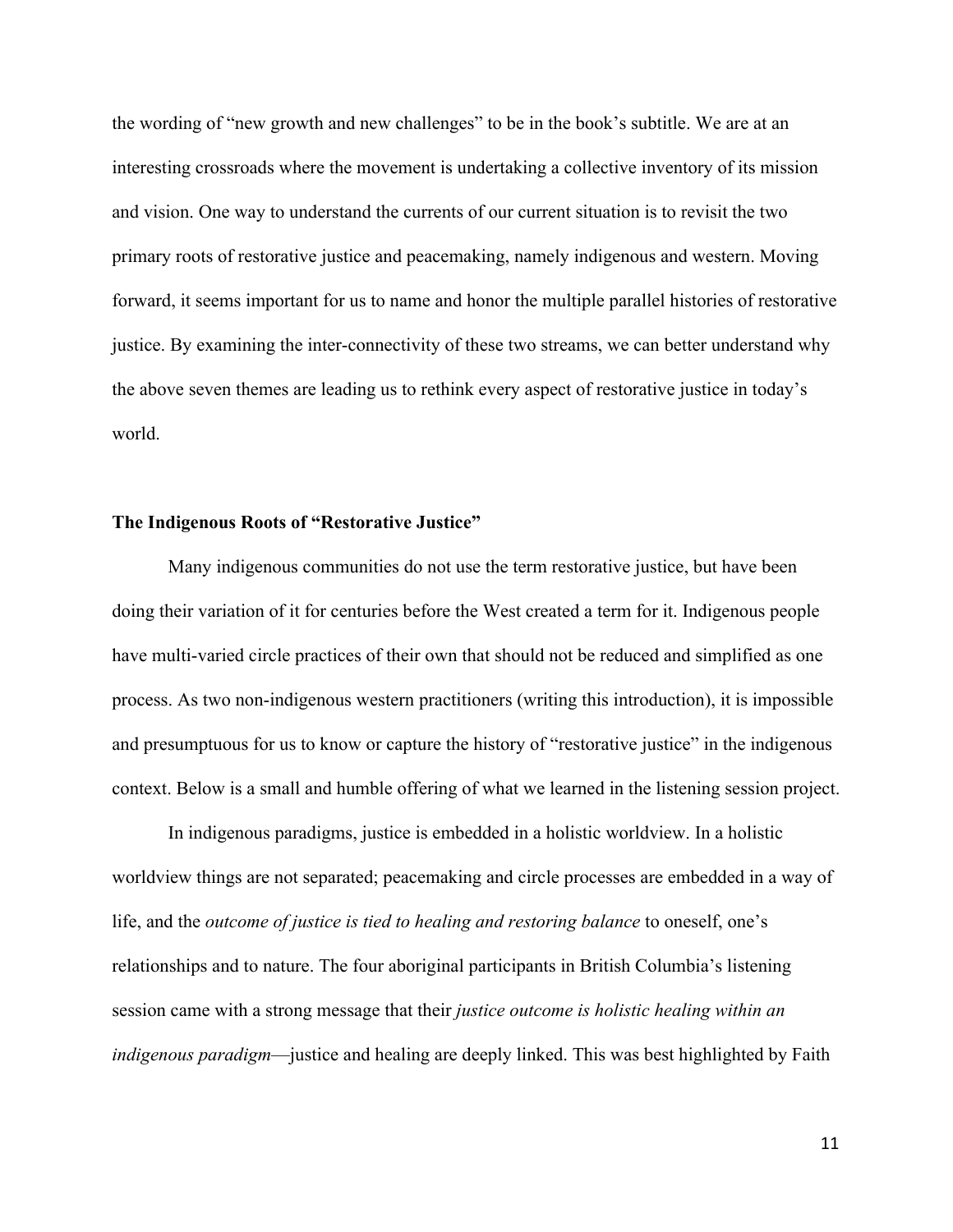Tait from the Nisga'a Nation of 7000 people who said, "We don't have a word for 'offender' in our language; the word we use means 'un-healed.'" A few participants in the closing circle said that this statement shifted their paradigm on restorative justice. Claire Whelan Sadike from the British Columbia Public Safety Ministry said, "This frame would change the way everyone thinks about that person (the person who has harmed). That is its ultimate overarching goal: to be about justice, repairing harm and healing people versus punishing and destroying them."

This justice paradigm has to start with healing oneself and then moving outwards. Faith Tait continued, "We have to start with our own self-awareness, which then shapes our health and wellness. We have to understand our own layers of trauma and do our own work. If an unhealed person is facilitating, what are they passing on? You cannot reach out and be a connector if you are not in connection to yourself. Everything has to be reflected restoratively; the way I talk to people and relate to my environment has to show it. Otherwise people won't feel it."

To elaborate on the impact of healing to everyone else involved beyond the person who has caused the harm, Judge Carol Perry of the Navajo Nation described how it is when "you work to repair yourself and everyone is assisting you with that, whether it's the cook who is making fry bread with you or the person helping you to wash your car. Because by assisting you, they get better, too." She went on to explain how westerners stuck in the "good-bad" dichotomy do not understand the fluidity of healing for everyone involved. In the western paradigm, our assumptions are based on a separation between "the person who was harmed" and "the person who harmed," or victim and offender, and we do not see relationships at the center of all justice and healing. Although westerners often know it cognitively, it is difficult for people to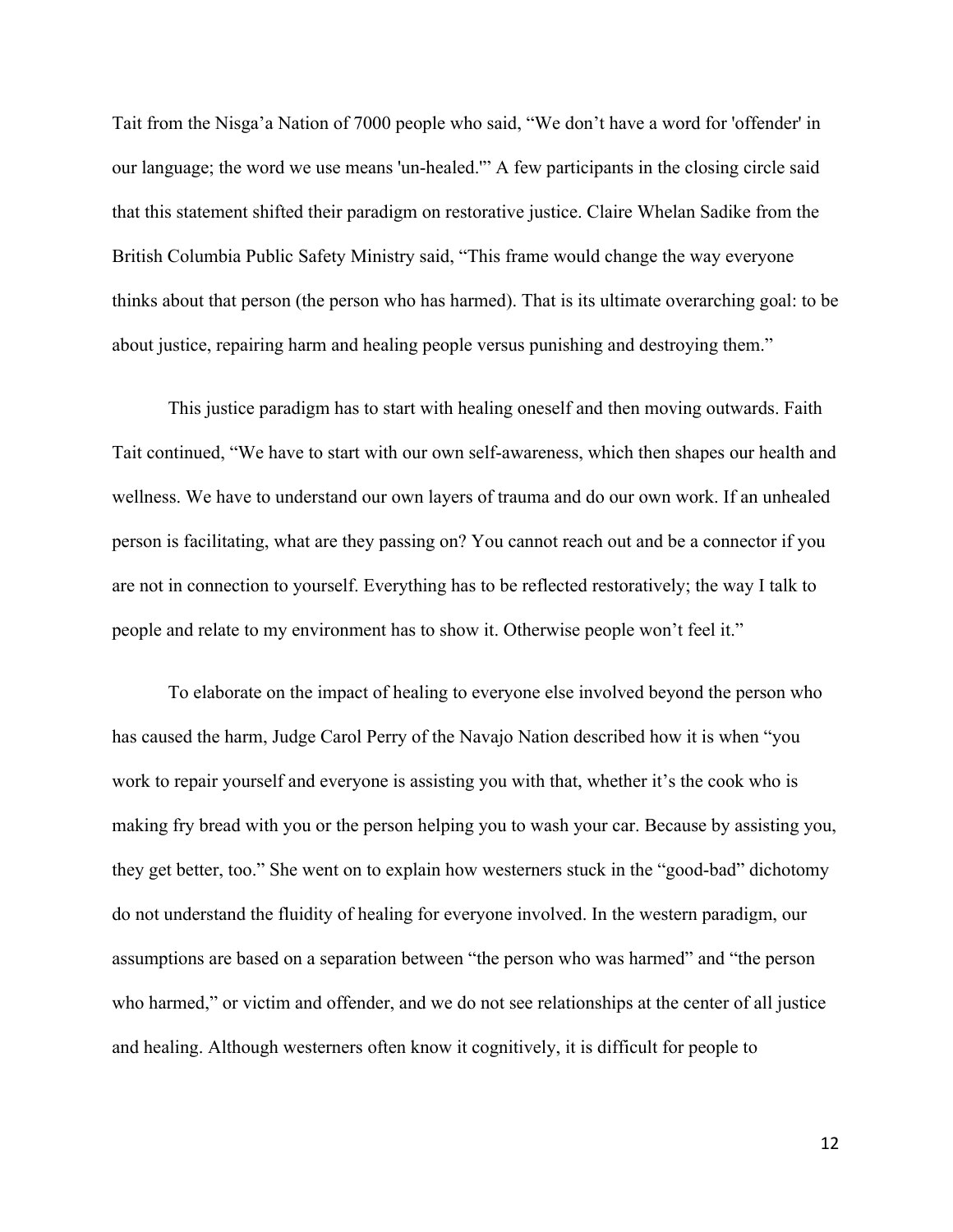internalize and live it in a way that healing and justice are interdependent and relational.

The most common forms of indigenous "restorative justice" known to westerners are in the format of peacemaking circles. Examples include circle processes originating from the Tagish and Tlingit peoples of the Yukon territory as popularized in the western context by practitioners like Kay Pranis, Family Group Conferences that originate from the Maori in New Zealand, and circles from the Sioux and Great Plain Indians. Peacemaking is the traditional Navajo way of addressing harm and resolving conflict. As one of the peacemakers, Thomas, explained, "Peacemaking can be problem solving, conflict resolution or dispute resolution; it can be before, during, or after a conflict." Peacemaking is steeped in Navajo thinking. There is a philosophy, with strategies and practices, that peacemakers learn in order to facilitate these conflicts; these teachings are rooted in the Navajo worldview which is based on their traditions, beliefs, customs, stories, and songs. Peacemaking is happening as referrals from courts, in schools, and for individual family members.

Indigenous communities characterize their own practices in a variety of ways. Peacemaking is not even an agreed upon term. As Judge Perry of the Navajo Nation said, "Peacemaking is not a Navajo word but a word from the Seneca Indians." She said the Navajo word would be the equivalent of "Talking Something Over." Indigenous people have multi-varied, complex and particular circle practices of their own that should not be reduced and simplified as one process. For example, peacemakers in the Navajo Nation do not use a talking piece and neither do the Maori in New Zealand, while the Tagish and Tlingit do. All three are doing circle that is specific to their community.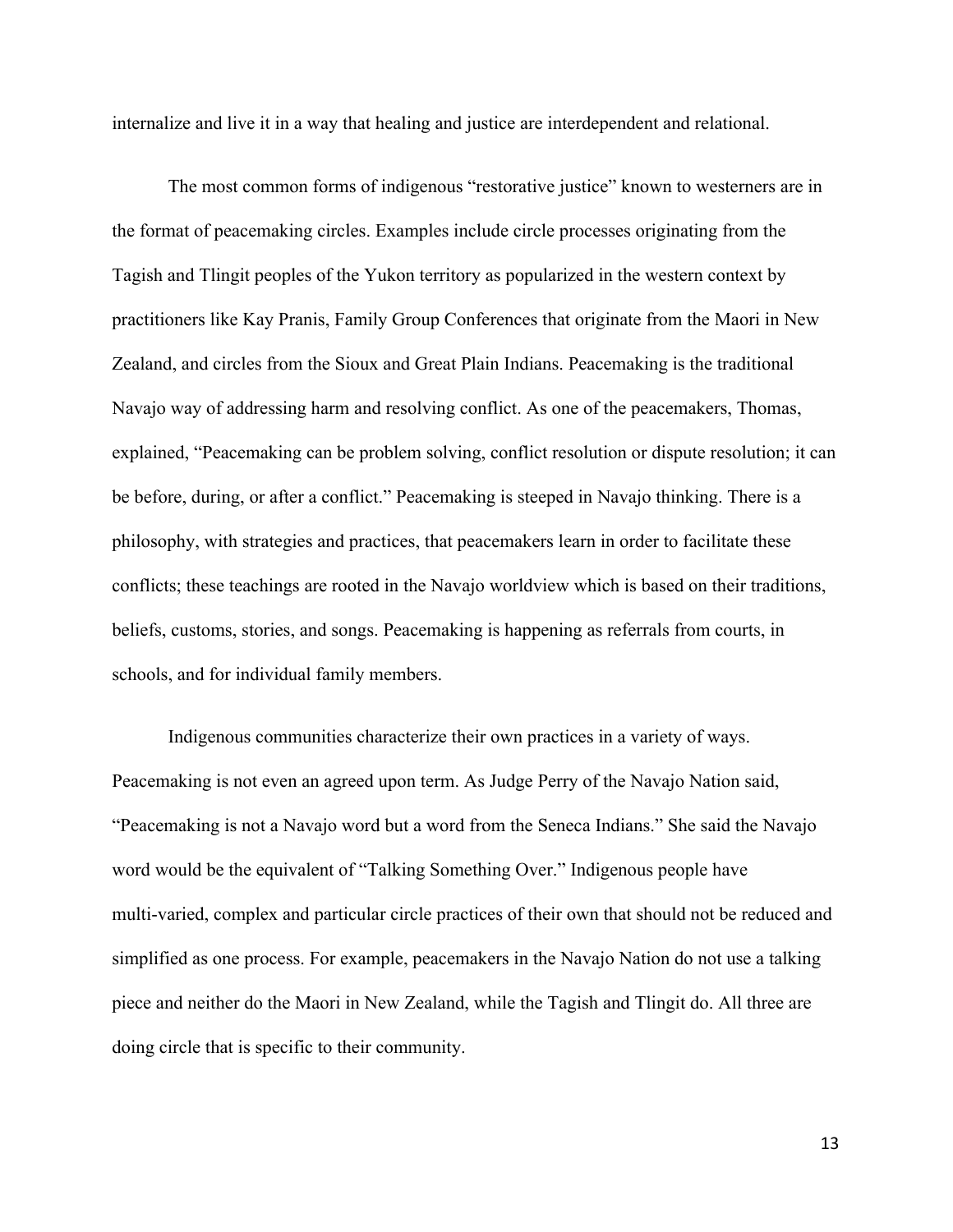Moving into the future, it is useful for western practitioners to understand that the circle process originating from the Tagish and Tlingit is one form of circle. If westerners use some other form of circle, they are not "doing circle or restorative justice the wrong way." There is a tendency in the western mindset to learn a practice or skill and then assert that it is *the* way or *the* model. This replicates a colonial mindset and erases the many traditions and nuances of different indigenous circle traditions. It fails to see that at the heart of circle is not the assertion of a model, but a *way of being together* that is non-hierarchical, interdependent, and holistically embedded in a way of life.

# **Colonization and Cultural Revival**

It is impossible to talk about restorative justice in the indigenous context in the Americas without talking about the impact of genocide on the indigenous life-way. In the Navajo Nation listening session, participants spoke deeply about the impact of genocide and colonization on the Navajo people. The Navajo Nation participants agreed that the Fundamental Law of the Diné (Navajo thinking) needs to be infused in every aspect of Navajo life from coloring books to the law school, and that colonization has created major disruption to knowing the Fundamental Law of the Diné. Roger Begay, a peacemaker, said peacemaking is embedded in them from the beginning in the creation stories. Circle and peacemaking are embedded in the Fundamental Law of the Diné.

Gertrude Lee, Chief Prosecutor of the Navajo Nation said, "It seems like peacemaking should come in early, go outside the court and go into schools and be a permanent active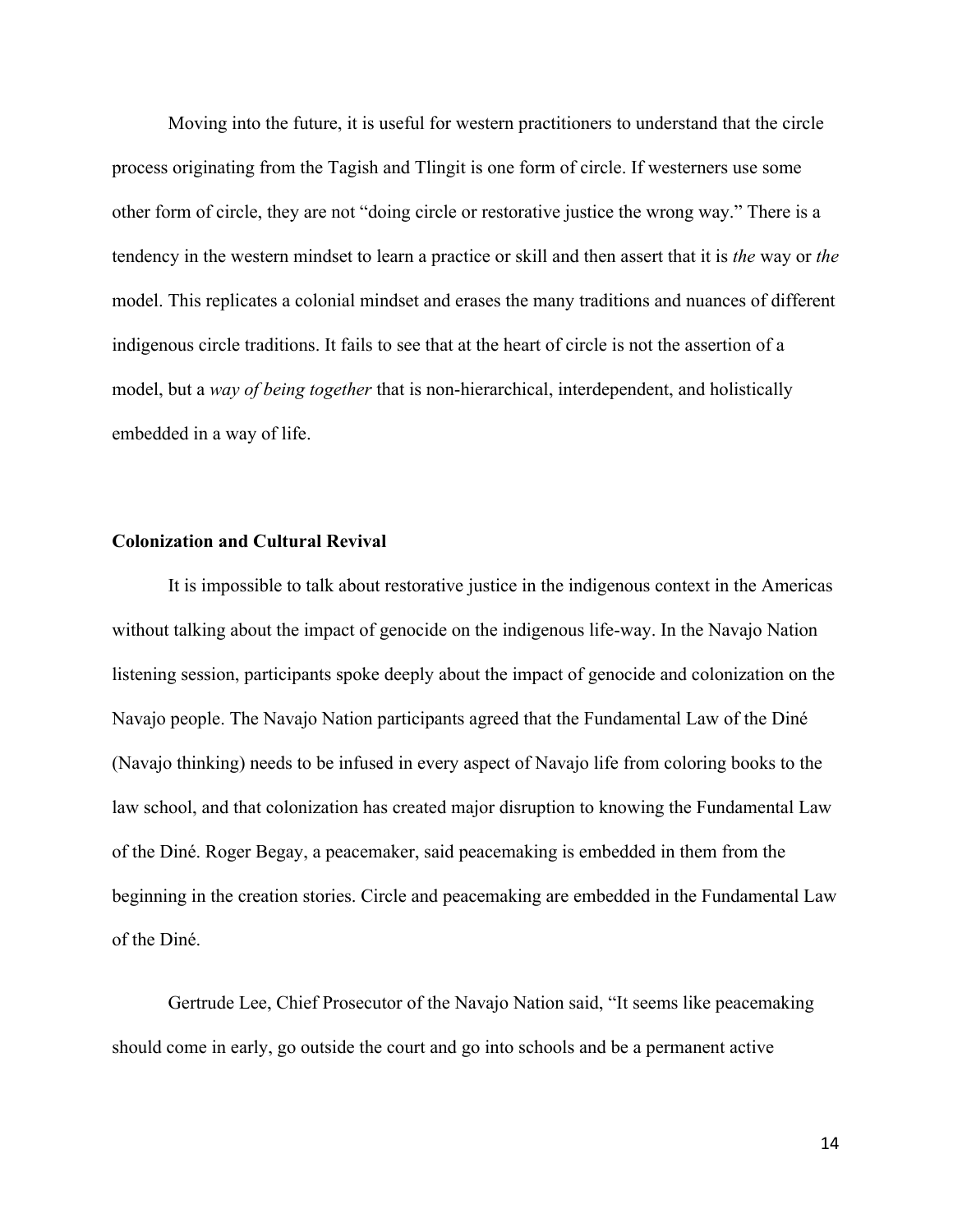program, because there are so many people who don't have this background. Their background is coming from cell phones, TV and music, and they are not learning this; it is not something that grounds them as a person. So just sticking peacemaking in the court system is just a band-aid. We need to get in there ahead of time. Young people are hungry for it."

Melissa Jackson, a Navajo Technical University (NTU) law student expressed her personal experiences. "I don't think that people really look at how much the treaty [of 1868] pulled the rug from under us. We don't even have coloring books that tell us about the Fundamental Law of the Diné. You have to teach us like we are 5 year olds." Melissa went on to share how circle transformed her. "I've been at NTU for three and half years. I was considered the white girl, since I don't speak Navajo. I was a straight-A student. I used to sit in Justice Yazzie's class and he'd draw the circle and I didn't get it. I'd just say 'I didn't get it, I didn't get it.' Then one day I started to understand it. Once I really understood fundamental law, it changed my life forever, and I take it now to my beadwork and to everything I do. The circle saved my life when my sister died; it was the only thing that got me through. I realize that it's not something you just do but it's something that you become inside of yourself, and all your experiences."

# **Restorative Justice as a Western Paradigm in North America: Social Service, Paradigm Shift, or Social Movement?**

Restorative justice, in its western paradigm origins, was primarily conceived of as a *social service* – a legal diversion process aimed at transforming individuals entangled in the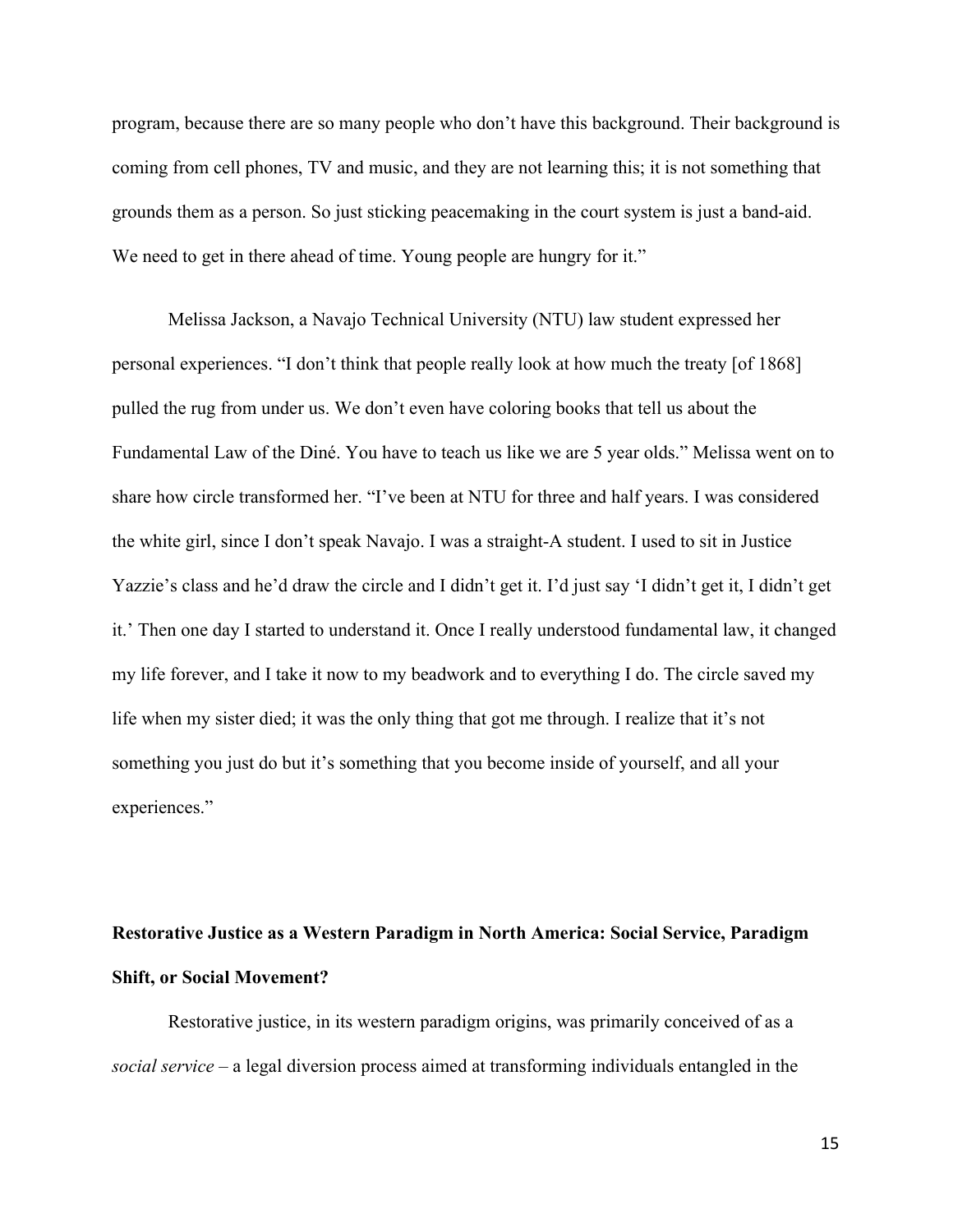criminal justice system, and with the possible by-product of change within families and communities, too. The reasons for this perception of restorative justice as purely a social service are many: the singular focus on improving practice and its application, little theorizing and research undertaken at the time, and its marginal status in the mainstream of the criminal legal system and society at large.

For example, in the early decades, restorative justice meetings between crime offenders and victims were focused on misdemeanant legal offenses and primarily valued as a more effective mechanism to gather restitution than court-ordered fines, as opposed to restorative justice processes being seen as setting a framework for changing social narratives and building stronger communities in order to transform structures. Or, another example would be how in the early decades, restorative justice in schools primarily focused on using a particular practice as one of a number of approaches to choose from in response to student discipline or misconduct issues, as opposed to being seen as a framework for changing whole school systems, policies, pedagogy, and ultimately educational outcomes. There remains a significant number of professionals in the field who would hold to the definition of restorative justice as one more technical skill-set on the menu of multiple social service options and as such *limiting the focus of restorative justice to interpersonal transformation and thereby disregarding its potential for effecting structural change.*

With the publication of *Changing Lenses* (Zehr, 1990), a seminal work on the theory of restorative justice, the idea of a "paradigm shift" (Kuhns, 1962) was introduced into the field. Zehr and other key leaders in the field began to conceive of restorative justice practice as having the full potential in its theoretical underpinnings, values, principles and practices to evoke a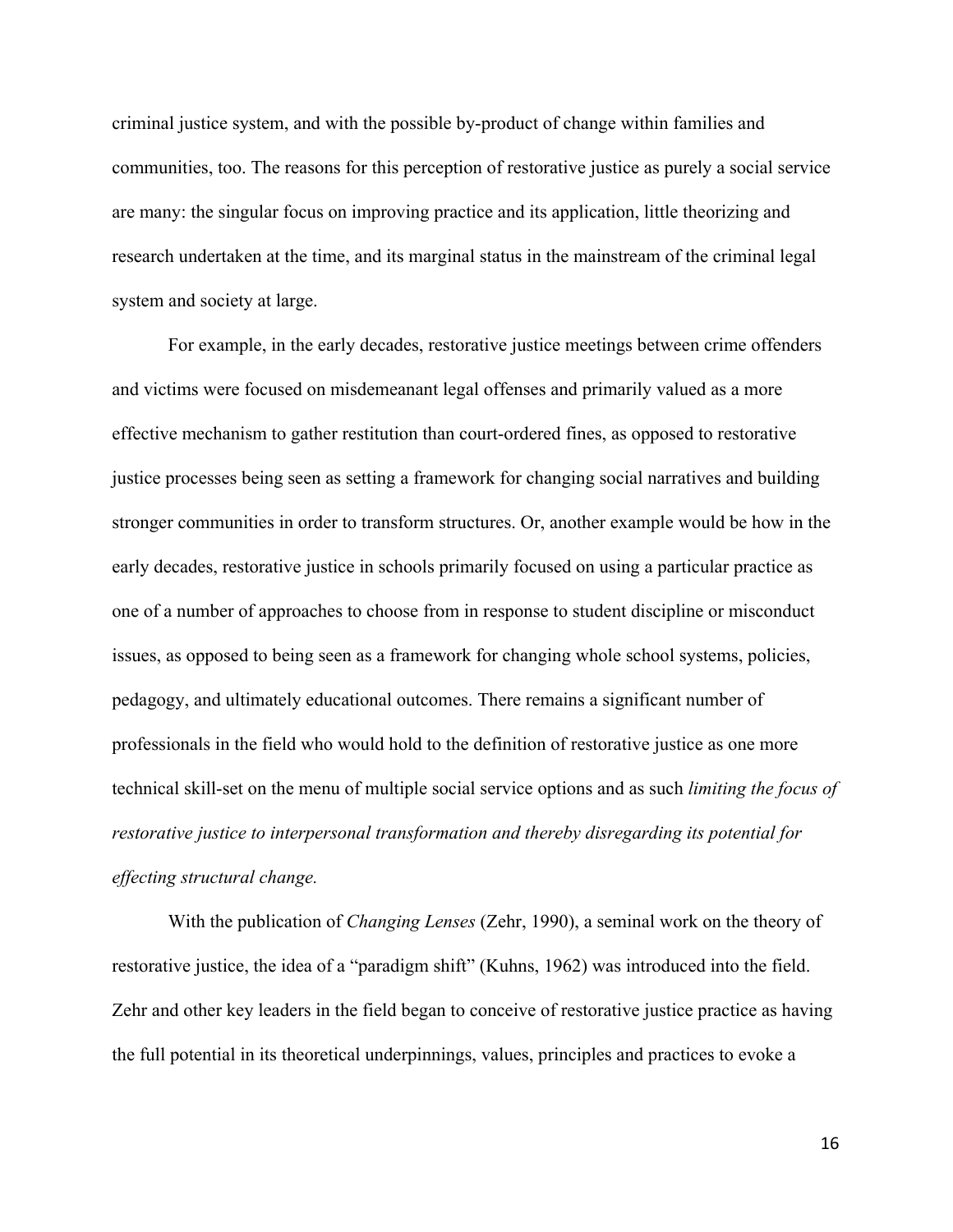philosophical transformation of how the criminal justice system responds to harms. However, at this time the concept of a paradigm shift was locked in a modernist worldview that understood change as a linear, mechanical process of developing a logical "blueprint" that methodically detailed the transplanting of an entire system and all its elemental parts by another completely different system and all its elemental parts. This change process was seen as universal, monumental and cataclysmic for the criminal justice system being discarded.

The consequences of this idea resulted in a deep polarization within the restorative justice field between those who believed that change could only happen from the inside of the system (reformers) and those who believed that change could only happen from outside of the system (revolutionaries). Reformers concentrate their efforts on new legislation that enables restorative justice to be practiced in the criminal legal system more effectively and efficiently, or they may put their energies into changing legal policies and procedures to be more 'restorative' in nature such as programs that tout "restorative prisons" or "restorative courts."

Revolutionaries, on the other hand, focus their efforts on providing complete diversionary or alternative justice processes that are not dependent on the criminal legal system for sustenance. For example, consider urban restorative justice youth projects that refuse to take any referrals or funds from the courts, or the setting up of police-free zones for youth to settle their own conflicts without any interference from state justice authorities. As a result, each of these groups of self-proclaimed restorative justice change-agents have seen the other as "sellouts" (betrayers of the cause), and as a consequence have often refused to work together. In the end, both of these approaches ultimately failed to delink their identities from the criminal legal system as either a complementary or contrasting response to its change as an institution.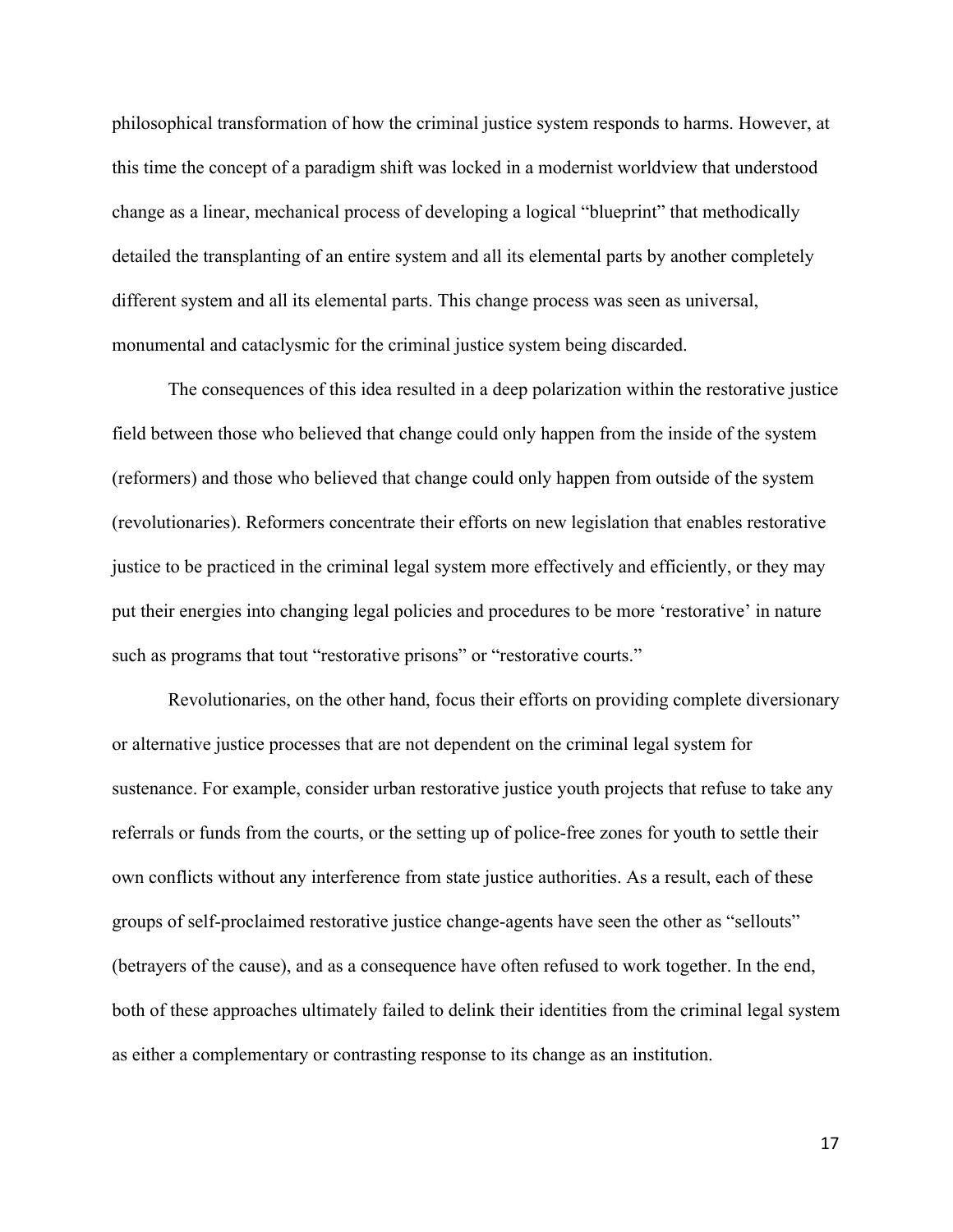In the last decade, another iteration has occurred where upon restorative justice has evolved into a *social movement* in the United States, recognizable by the populist momentum that is giving meaning to it as a frame for social change and cohesion. There has been a recent explosion of new research, theory publications, and practice applications coupled with the voices of communities that were previously marginalized which are now entering the conversation with power and clarity. The restorative justice movement embodies a relational justice lifestyle that invites people to live-right, do-right and make-right through human connection and community for the sake of the "common good." And, the restorative justice movement now reaches far beyond the conventional criminal legal system with new applications being made in all sectors of society, including family, education (Ginwright, 2016), community, religion, business, governance, media, and in expressions of arts and culture. *The focus of the restorative justice movement is to hold in tension both interpersonal and institutional change while at the same time moving towards a cultural shift or societal transformation of how justice is understood and practiced for the future.* This vision proffers a form of justice that refuses to be configured around punishment and state-sanctioned violence as a means for social change. Instead, it embraces a future view that requires justice to be socially constructed in relationships defined by accountability, reparations and healing.

Amidst this evolution, a growing set of voices like Dr. Fania Davis and Dr. Scharrar (2017) have been evoking restorative justice as having the potential to grow into a *social justice movement* – a transformative force that addresses healing and accountability at personal and structural levels of society, and not only as applied in the present reality of injustices, but also in dealing with the legacies and aftermaths that have transpired as a result of historical harms in the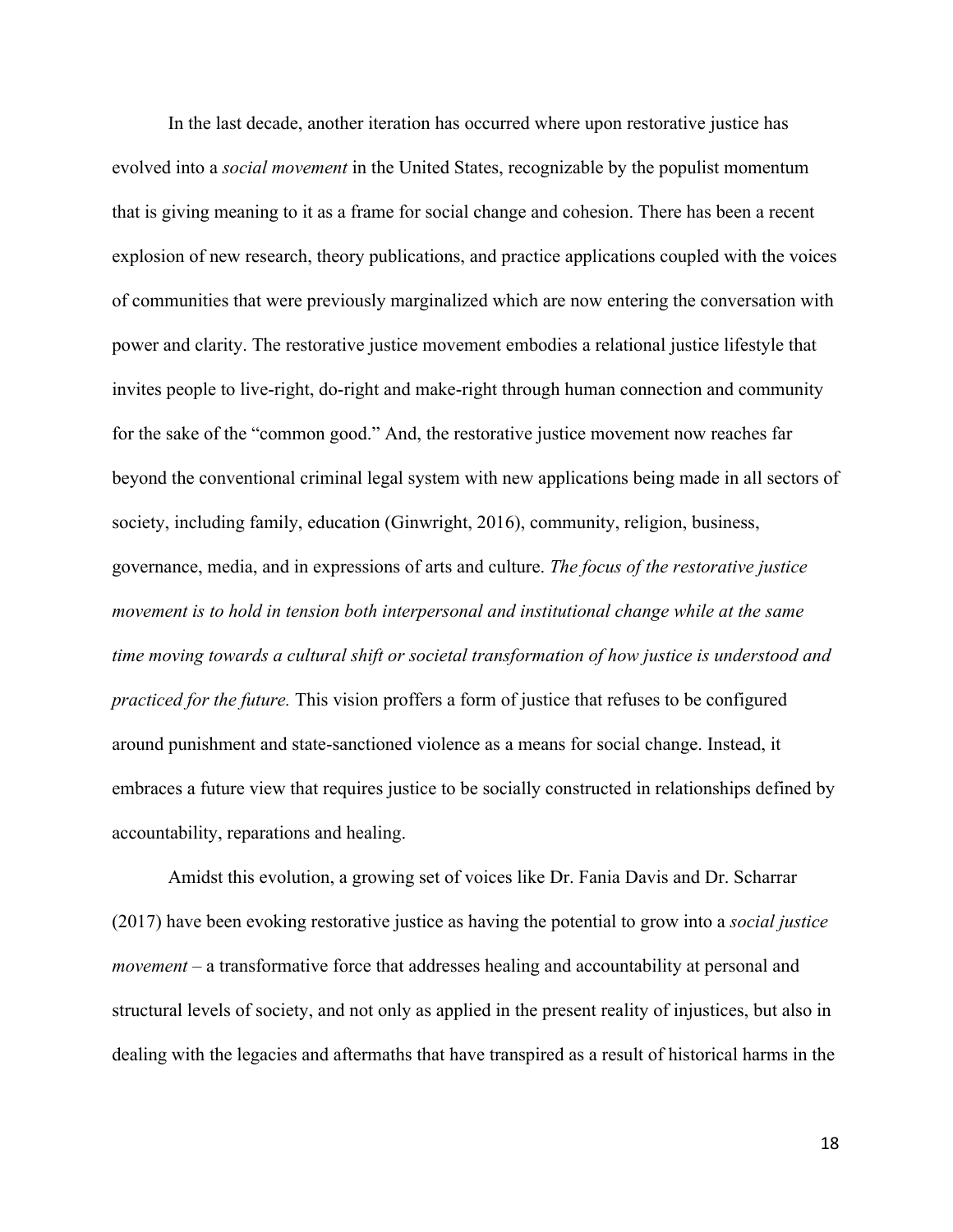past (Hooker & Czajkowski, 2012; Hooker, 2016). The intent is to integrate social justice and anti-oppression values at every level of restorative justice from its values, to theory, practice, and design. It includes a wide range of interventions from factoring in the impact of oppression as a causative factor of interpersonal harm, to truth and reconciliation processes for racial justice at the structural level, to centering indigenous paradigms of peacemaking and community approaches to wrongdoing that precede western conceptions of restorative justice.

In our current reality, restorative justice is being lived as all of the above— a social service, a paradigm shift, a social movement, *and* a social justice movement. Some treat restorative justice as a tool to address interpersonal harm that is not embedded in a structural and historical analysis of inequity. At the same time, there is a growing momentum to live out restorative justice as a social justice movement.

#### **What Have We Learned From Other Criminal Justice Reform Movements?**

Studying restorative justice in light of penal reform movements in United States history can be quite illuminating. Dr. Dana Greene (2003 & 2013) conducted a ground-breaking research study comparing restorative justice with three major reform efforts in the US: the penitentiary, adult rehabilitation, and parole reform movements. What she discovered was startling. Each of these reform impulses when compared with restorative justice, carried a similarity in the sense of urgency, well-articulated vision, populist language, and commonly designed project/program ideas to test their innovations. However, each of these major movements, unlike restorative justice, unwittingly became an extension of the current criminal legal system and its expansion of social control within a decade of their emergence. Why?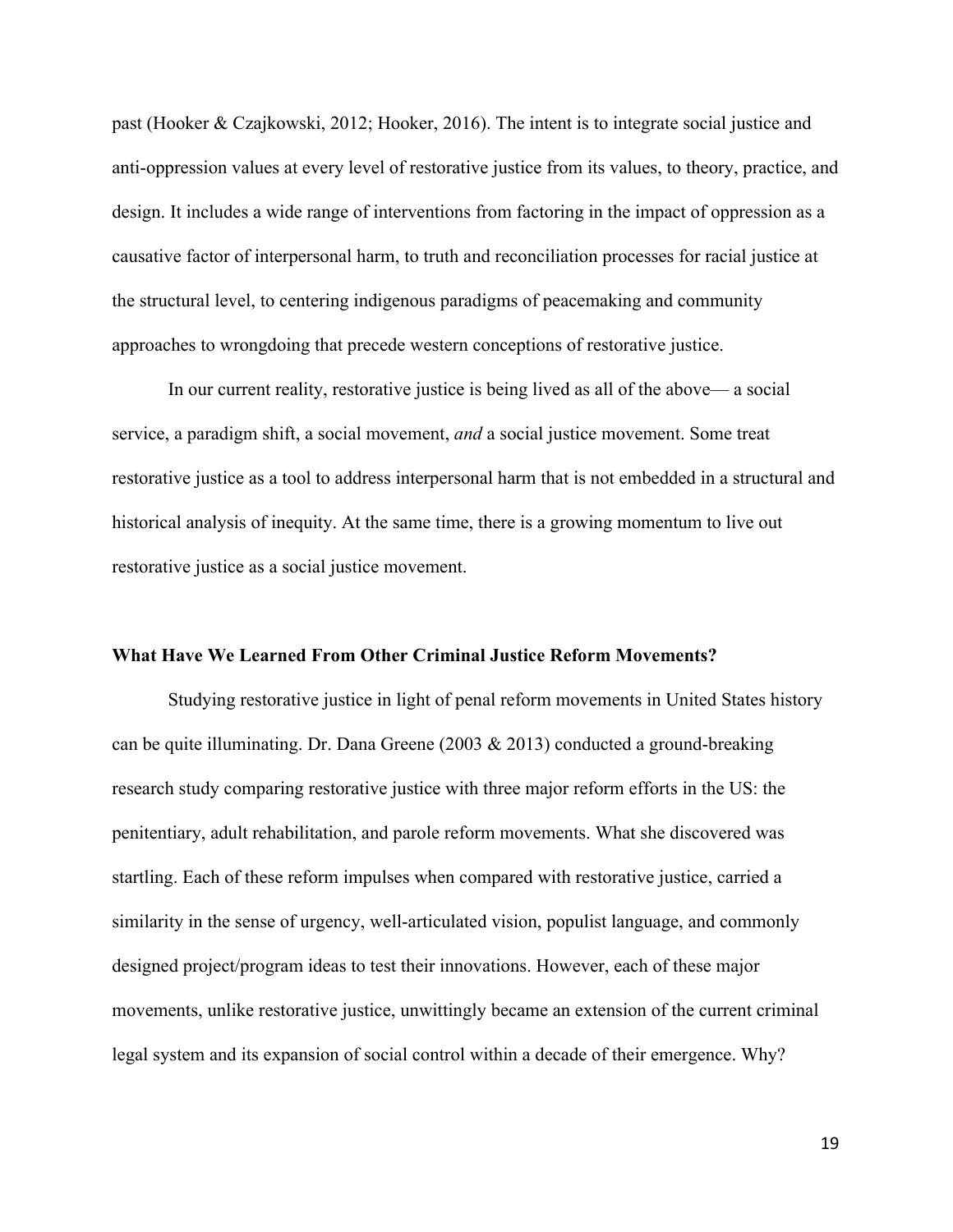According to Greene, there are two distinctions that have kept restorative justice from being totally co-opted by the system. Firstly, restorative justice has brought in the voice of victim-survivor (harmed) communities, whereas the other three movements focused almost exclusively on the crime offender. Secondly, all three of these other movements were translated into broad-based, comprehensive legislation at a national level within a 10-year period of their inception, whereas restorative justice has not been legislated at a national level and therefore it has been able to retain its autonomy and innovative expression albeit on the marginal edge. Thirdly, we would add that another fundamental difference from past reform efforts has been the sustained and deliberate attention to principles and values as opposed to reliance on technical "quick-fix" formulas. In fact, the two points that Greene makes actually flow from this focus on principles and values. In sum, the centrality of the victim-survivor's voice, the lack of uniform national legislation, and the intentionality in maintaining the integrity of ascribed principles and values are three distinctives that have allowed restorative justice to emerge as a social movement as opposed to being incorporated into the dominant criminal legal system. And, as the movement grows it would behoove us to hold onto these distinctive elements.

Not only have these identified "distinctives" kept restorative justice from being co-opted by the criminal legal system, but they have also inadvertently allowed restorative justice to exercise its 'bottom-up' approach to justice, to stay in conversation with other social justice movements (e.g. racial, transformative justice), and build relationships and partnerships with indigenous communities that are shaping cultural change and delivering a holistic justice that could be sustained for years to come.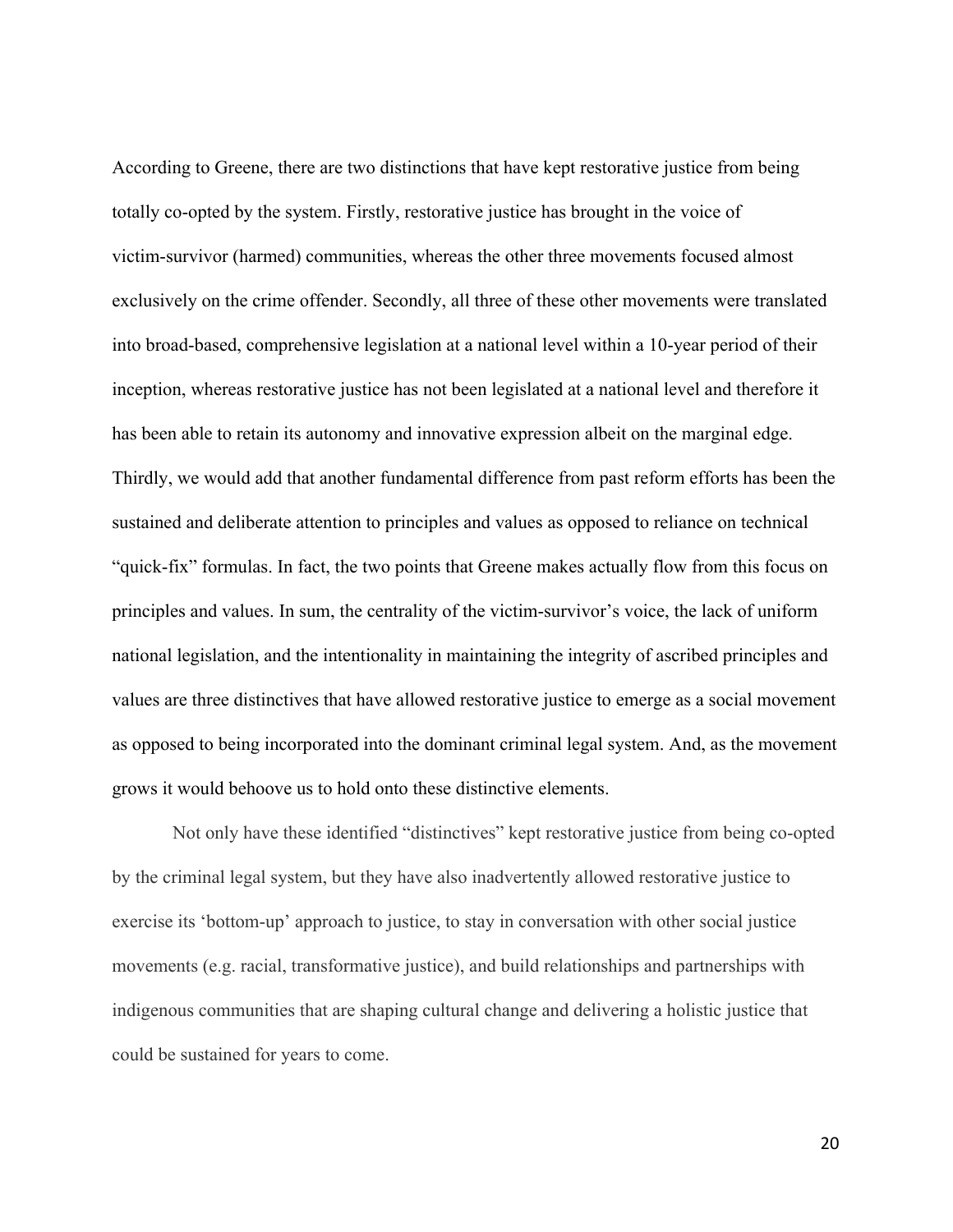#### **Structure of the Book**

This anthology exposes the reader to a cross-section of the restorative justice movement and the voices it is magnifying at this current moment in time. In many ways, the garnering of different author identities, ideas, writing styles, sectors of work, language and cultural worldviews, represents the diversity of the movement in all its color, creativity and at times, chaotic complexity. And, like all social movements it is bound to morph and change in significant ways in years to come. We liken this collection of writings to a "snapshot" or some sort of temporary container which is holding multiple, yet disparate narratives of the movement in this iteration of its evolution. This anthology is meant to stimulate debate and dialogue, not to bring consensus or agreement on the issues at hand, and it is into this contested space that we invite you as the reader.

**Chapters 1-6** integrate topics of movement building, racial justice and restorative justice in both educational and community settings. **Chapters 7-10** present a series of critical issues such as restorative justice and the natural environment, addressing gun violence, violence reduction in war zones, and meeting the needs of victim-survivors.

The stage is set and the backdrop unfurled with the opening chapter as authors Rose Elizondo and Jovida Ross engage in a powerful and optimistic conversation that frames a hopeful vision of restorative justice as a healing force that transforms individuals and structures alike, and beckons us into the flow of restorative justice as a social movement that imagines a "bigger we" – the space where restorative justice values, principles and practices nourish the "common good."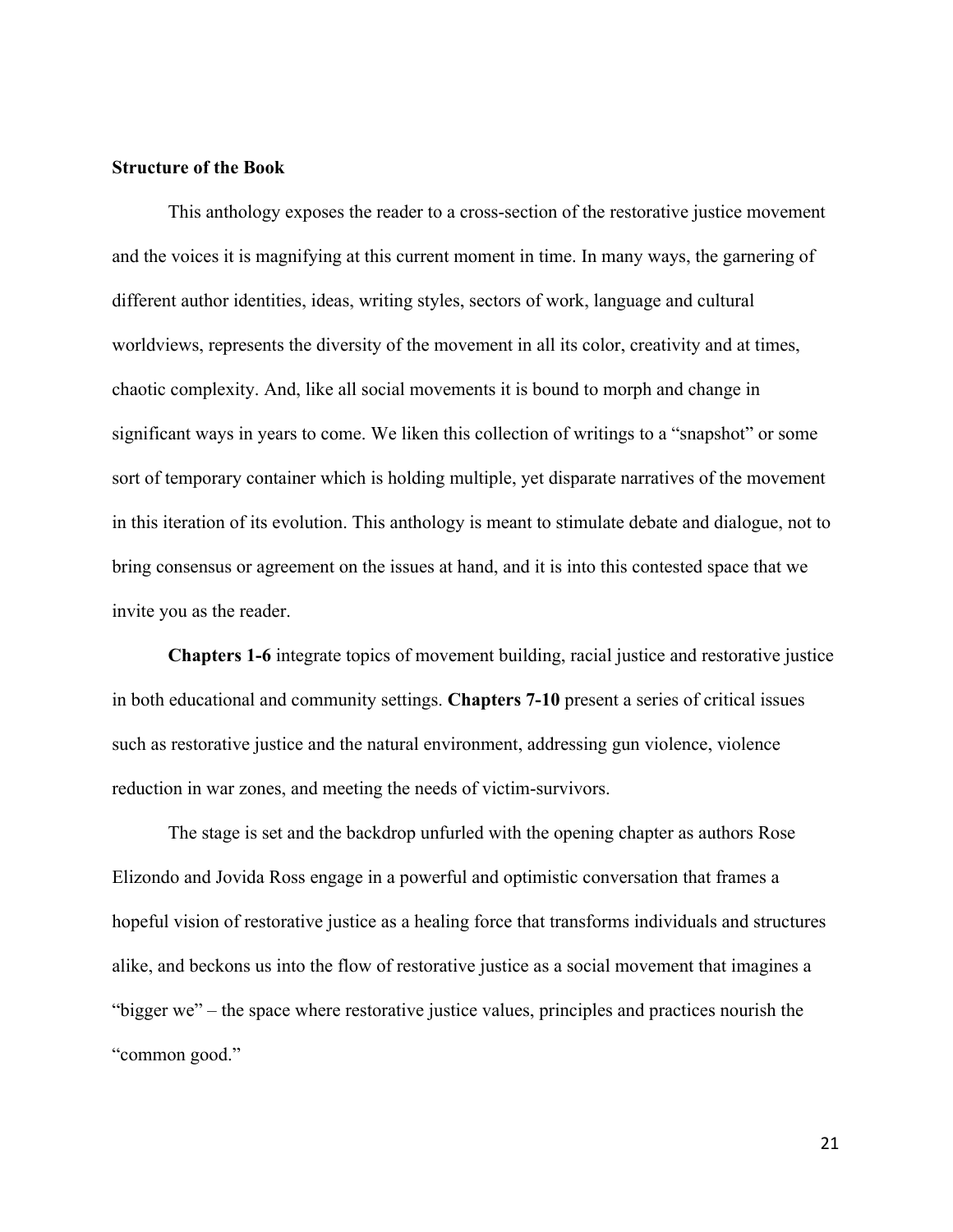Next, in chapter two, Mika Dashman and five other co-authors articulate a clarion charter, calling all white restorative justice practitioners to take seriously the task of dealing with their own white privilege and how they benefit from dominant systems of white supremacy in this nation. The need for white restorative justice practitioners to educate their own communities to embrace racial justice could not be more relevant, and the authors insist that this internal work will bring the critical consciousness necessary to sustain the restorative justice movement into the future.

Looking to the past, Jill Strauss then takes the reader on a journey, outlining how restorative justice gives credence to the processes of collective memorialization, healing and transforming of historical harms. Using the 'Coming to the Table' (CTTT) movement as a model of engaging racial justice in a restorative manner, Strauss outlines how the ancestors of those who were enslaved and those who enslaved them have come together to face the past, build relationship, collectively heal and take joint action to deal with the persistent legacies and aftermaths of slavery in the United States.

Providing an example of strong practical application, Daniel Rhodes outlines how he utilizes restorative justice frameworks and practices as a liberatory pedagogy for teaching social work students in the Academy. Using the seminal work of Paulo Friere, the author shows how the use of embodied learning results in emancipatory outcomes and is a form of resistance to the traditional "banking system" approach to education where students are seen as empty vessels just waiting to be filled, as opposed to activated agents of change in the world.

In a fast-paced, radical critique of the conventional educational structures as we know them, Jonathan Stith, in chapter five, centers youth organizing and activism as powerful forms of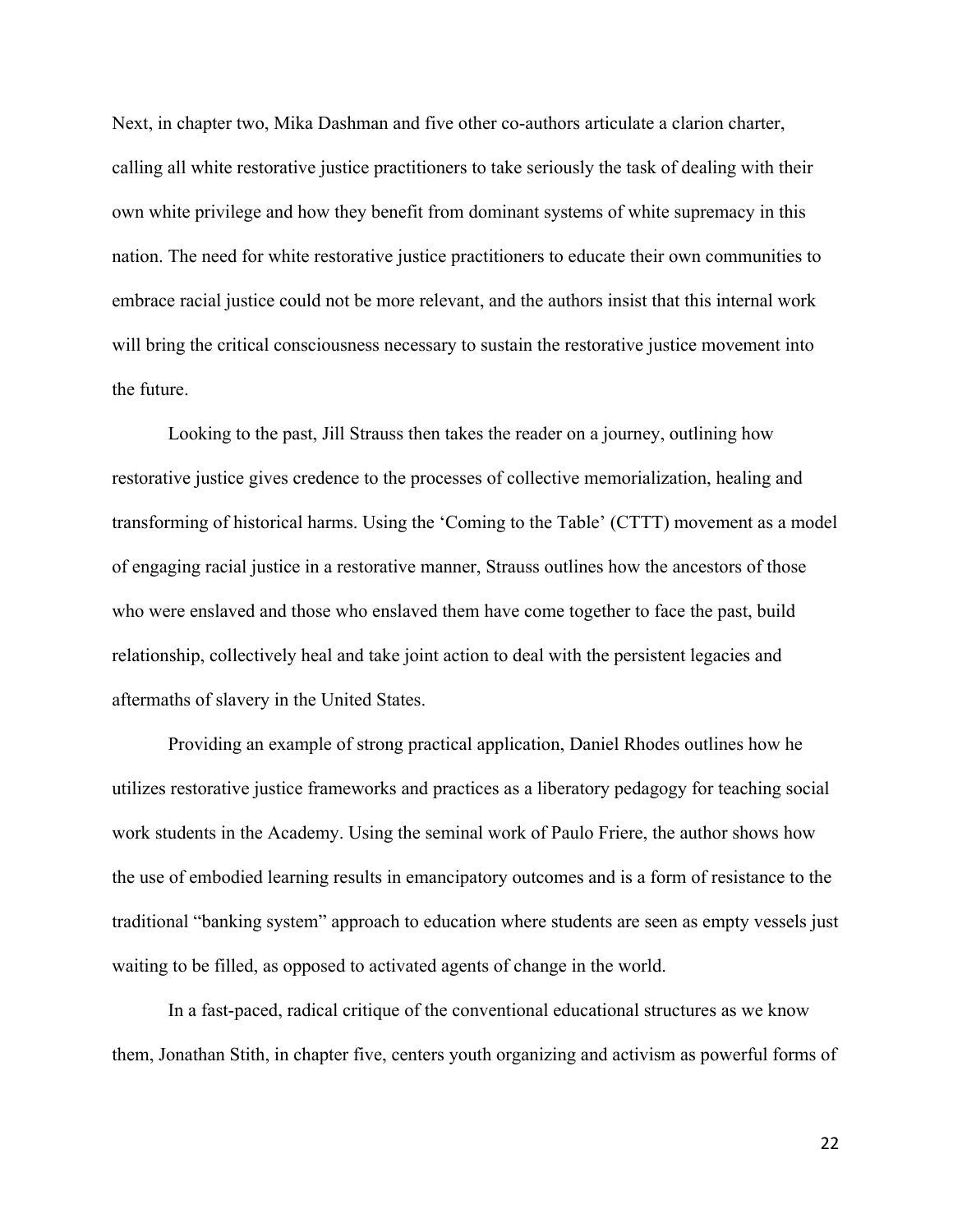restorative justice practice at a systemic level. Stith challenges us to think "Bigger than a Circle" in our understanding of the socio-political impact of restorative justice, and he calls us to enter into a social healing justice where whole educational systems are transformed in legislation, policy and funding as youth take the lead.

Moving on, Katherine Evans and her co-authors introduce an application of critical race theory in restorative justice education. The authors offer definitions of the concepts of justice and equity as central pillars to the work of restorative justice in school systems. Defying the current and often singular focus on individual student misconduct, the authors instead propose a model of systems analysis that interrogates the structural impediments that keep students from being educated in a holistic manner. The authors provide concrete examples of what a restorative justice educational setting could look like.

Valerie Serrels applies restorative justice thinking and action to our relationship with the natural environment, ecological destruction, and climate change. She works with the term "radical relationalism," and asks us as readers to imagine with her what it would be like to think of the earth and all living plants and creatures as connected and networked. In this way, all living matter could be seen as critical stakeholders in the restorative justice movement. In other words, how could or should we include the natural world as a "victim-survivor" of human harms?

Next, Ethan Ucker introduces his chapter on gun violence harm reduction by naming the "overgrown NGOized landscape of restorative justice." Fully aware of the way restorative justice has been co-opted by professionals who can "own conflict" and market resources for addressing harms, the author explores a decolonizing strategy for a firearm harm reduction model in the setting of urban Chicago. As a public health issue, harms stemming from gun violence could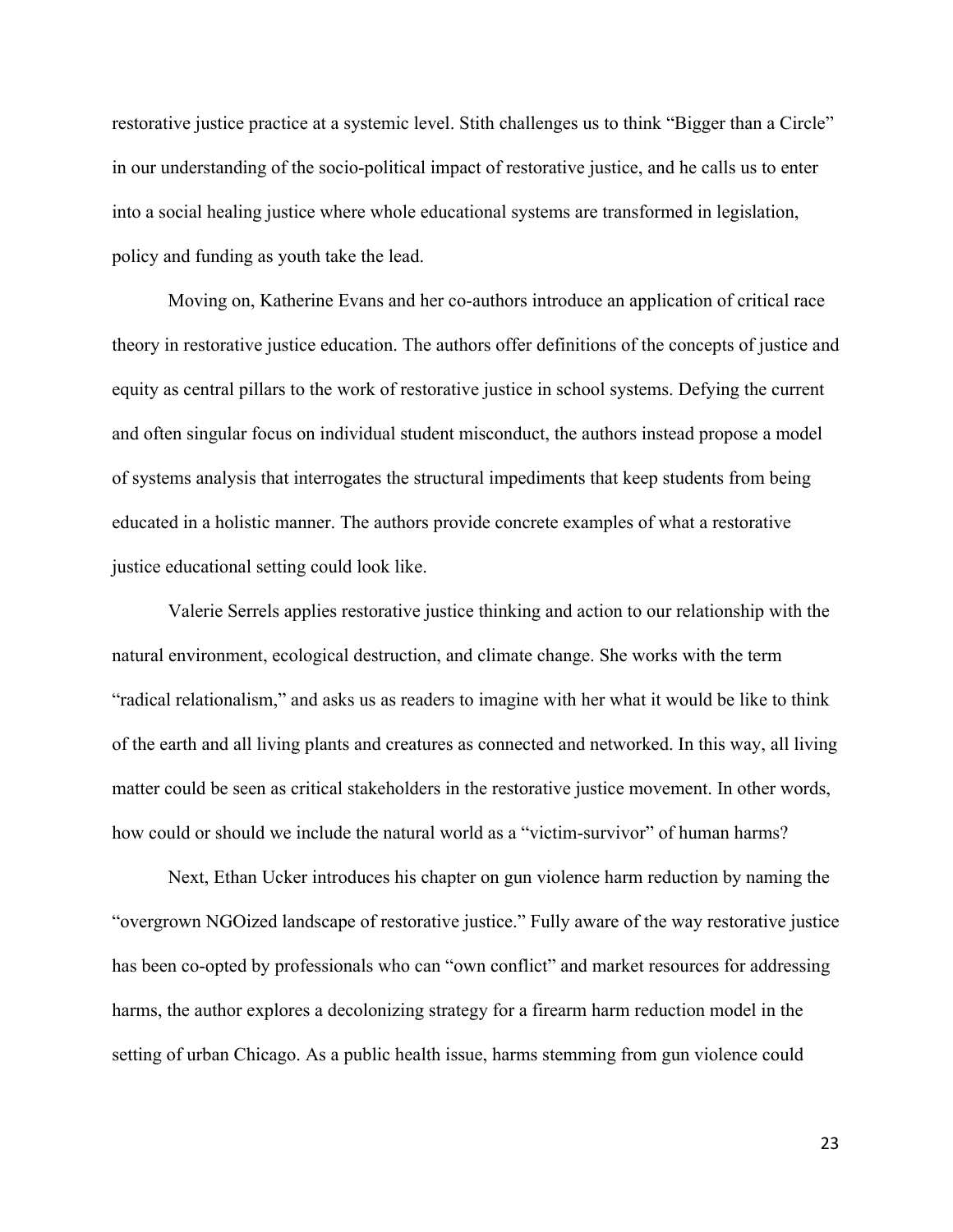benefit from community-based services that operate similar to safety-based harm reduction models related to drug use.

Folding in an international application of restorative justice, Mulanda Juma presents a research study on the movement of local peace committees that spread across Burundi. While predominantly using the language of conflict transformation and peacebuilding, Juma makes a case that the establishment and ongoing presence of these Peace Committees functioned as a restorative justice approach in preventing and intervening in layers of harms experienced by local communities in that post-war context.

Finally, authors Ted Lewis and Mark Umbreit take us back to a central question in restorative justice work: Are we serving the victim-survivors of harms well? This contribution continues the important discussion surrounding the historical and current efforts to ensure that all those harmed by others are being centered in the restorative justice movement. On one hand, institutionalized forms of restorative justice tend to be offender-centric within a framework of case management. On the other hand, recent trends to broaden out victimhood to communities and offending persons may have unintended consequences for some victim-survivors of serious crimes or harms. What needs more consideration is the question of how the restorative justice will interface with victim movements and services, be them within the traditional justice system or within realms of restorative work.

We trust you will enjoy this reading journey into the burgeoning restorative justice movement.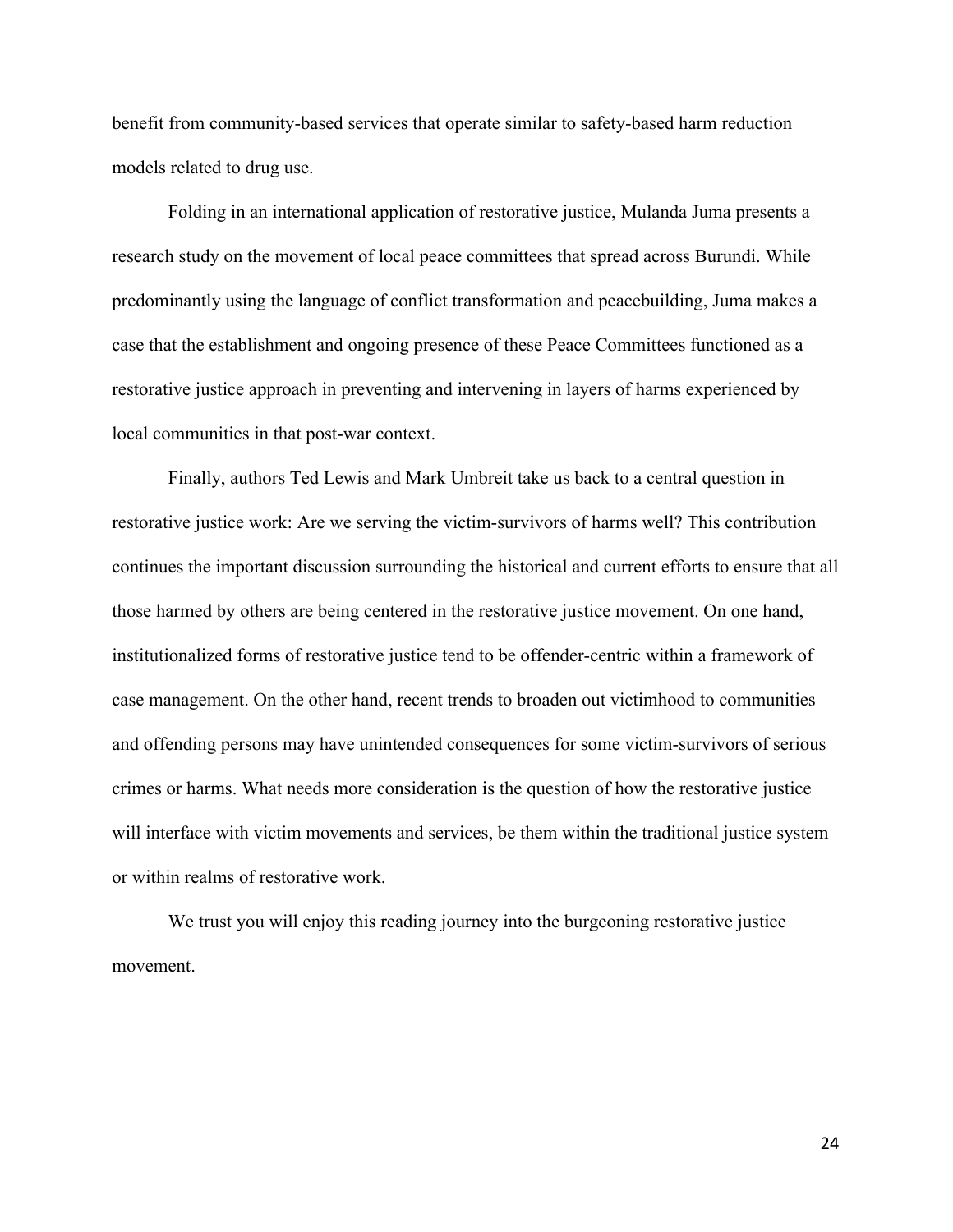## **Cited Sources:**

- Davis, F., & Scharrar, J. (2017). Reimagining and Restoring Justice: Toward A Truth and Reconciliation Process to Transform Violence Against African-Americans in the United States, in Silver, M. (ed.) *Transforming Justice, Lawyers and the Practice of Law*. Durham, NC: Carolina Academic Press.
- Eoyang, G. (2001). *Conditions for Self-Organizing in Human Systems* (unpublished doctoral dissertation). The Union Institute and University, Cincinnati, OH.
- Ginwiright, S. (2016). *Hope and Healing in Urban Education How urban activists and teachers are reclaiming matters of the heart.* New York and London: Routledge Press.
- Gladwell, M. (2002). *The Tipping Point.* ABACUS Publishers.
- Greene, D. (2013). Repeat performance: is restorative justice another good reform gone bad? *Contemporary Justice Review: Issues in Criminal, Social, and Restorative Justice*, 16:3, 359-390.
- Hooker, D., Potter-Czajkowski, A. (2012). *Transforming Historical Harms.* A publication of Coming to the Table (CTTT), in partnership with the Center for Justice & Peace-building at Eastern Mennonite University.
- Hooker, D. (2016). *The Little Book of Transformative Community Conferencing*. New York, NY: Good Books.
- Kahane, A. (2012). *Transformative Scenario Planning*. San Francisco, CA: Berrett-Koehler Publishers. Inc.